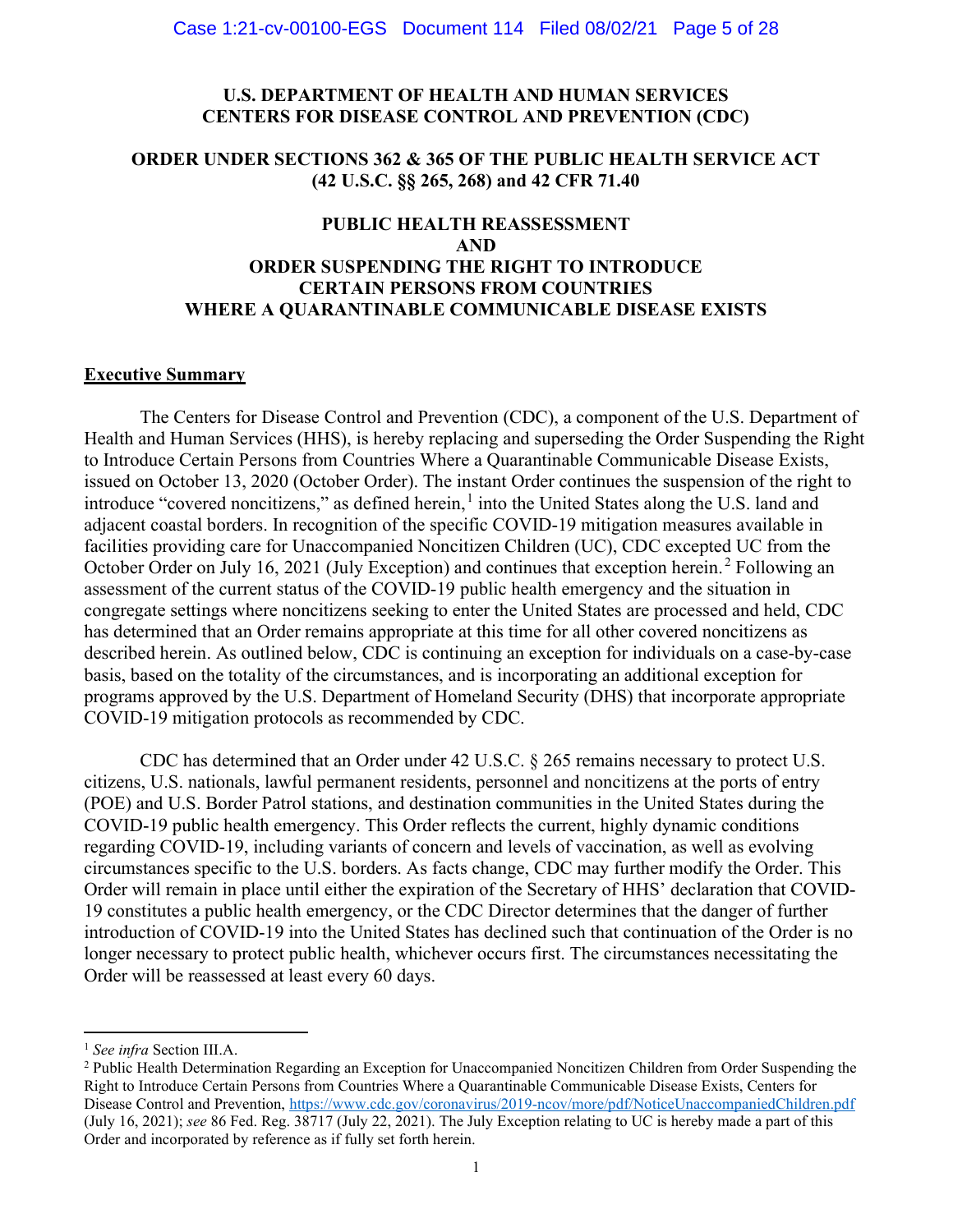## Outline of Reassessment and Order

- I. Background
	- A. Current Status of COVID-19 Public Health Emergency
	- B. Public Health Factors Related to COVID-19
		- 1. Manner of COVID-19 Transmission
		- 2. Emerging Variants of the SARS-CoV-2 Virus
		- 3. Risks of COVID-19 Transmission Specific to Congregate Settings
		- 4. Availability of Testing, Vaccines, and Other Mitigation Measures
		- 5. Impact on U.S. Communities and Healthcare Resources
- II. Public Health Reassessment
	- A. Immigration Processing and Public Health Impacts
	- B. Public Health Assessment of Single Adults and Family Units
	- C. Comparison to Unaccompanied Noncitizen Children
	- D. Summary of Findings
- III. Legal Basis for the Order
- IV. Issuance and Implementation of the Order
	- A. Covered Noncitizens
	- B. Exceptions
	- C. APA, Review, and Termination

# I. Background

Coronavirus disease 2019 (COVID-19) is a quarantinable communicable disease<sup>3</sup> caused by the SARS-CoV-2 virus. As part of U.S. government efforts to mitigate the introduction, transmission, and spread of COVID-19, CDC issued an Order on October 13, 2020 (October Order), replacing an Order

 $3$  Quarantinable communicable diseases are any of the communicable diseases listed in Executive Order, as provided under  $\S$ 361 of the Public Health Service Act (42 U.S.C. § 264). 42 CFR 71.1. The list of quarantinable communicable diseases currently includes cholera, diphtheria, infectious tuberculosis, plague, smallpox, yellow fever, viral hemorrhagic fevers (Lassa, Marburg, Ebola, Crimean-Congo, South American, and others not yet isolated or named), severe acute respiratory syndromes (including Middle East respiratory syndrome and COVID-19), and influenza caused by novel or reemergent influenza viruses that are causing, or have the potential to cause, a pandemic. See Exec. Order 13295, 68 Fed. Reg. 17255 (Apr. 4, 2003), as amended by Exec. Order 13375, 70 Fed. Reg. 17299 (Apr. 1, 2005) and Exec. Order 13674, 79 Fed. Reg. 45671 (July 31, 2014).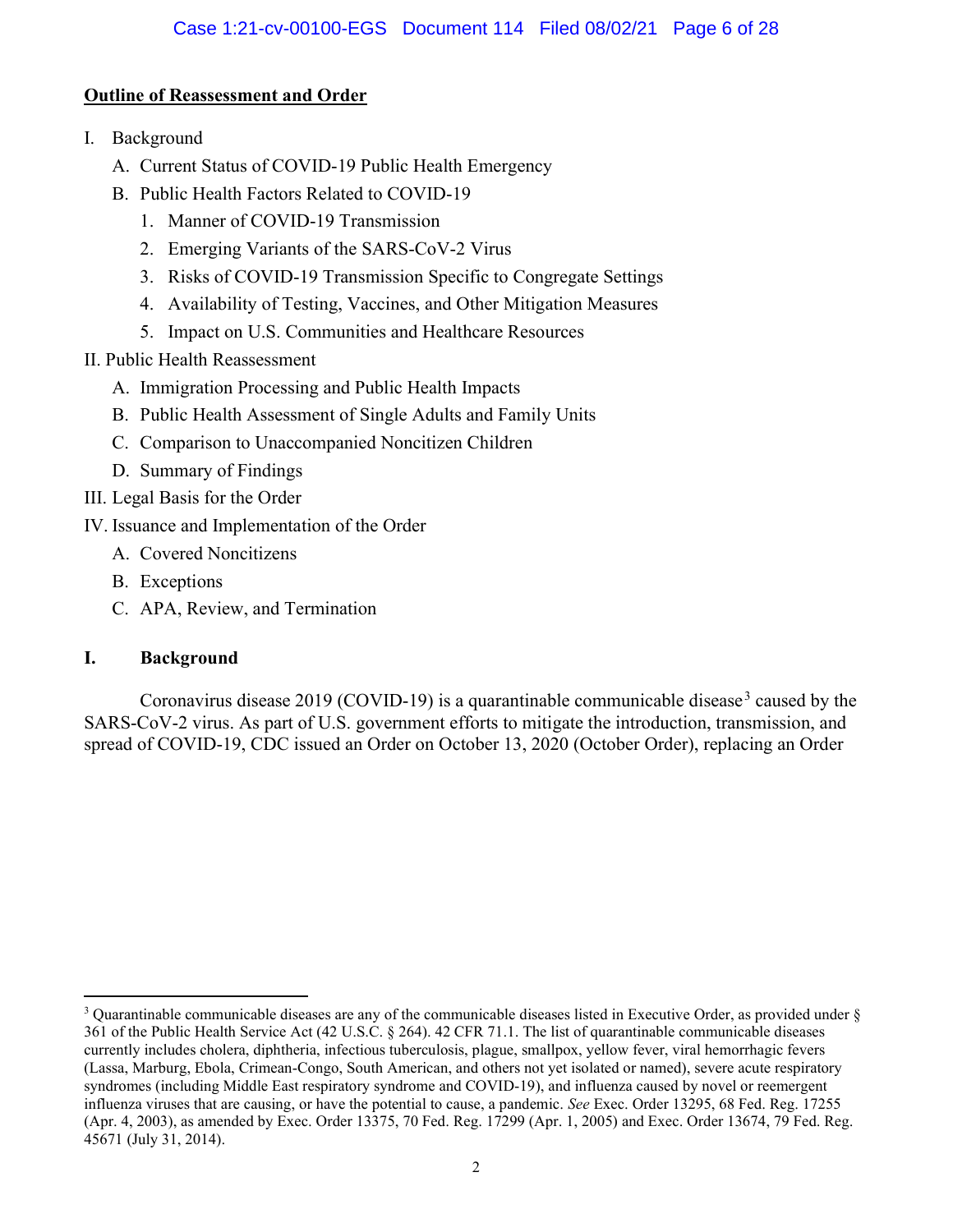initially issued on March 20, 2020 (March Order),<sup>4</sup> suspending the right to introduce<sup>5</sup> certain persons into the United States from countries or places where the quarantinable communicable disease exists in order to protect the public health from an increase in risk of the introduction of COVID-19. The October Order applied specifically to covered noncitizens who would otherwise be introduced into a congregate setting in land or coastal POE or U.S. Border Patrol stations at or near the U.S. borders<sup>6</sup> with Canada and Mexico. On February 17, 2021, CDC published a notice announcing the temporary exception of unaccompanied noncitizen children  $(UC)^7$  encountered in the United States from the October Order.<sup>8</sup> The exception of UC from the October Order was confirmed with the publication of the July Exception.<sup>9</sup>

POE and U.S. Border Patrol stations are operated by U.S. Customs and Border Protection (CBP), an agency within DHS. The March and October Orders were intended to reduce the risk of COVID-19 introduction, transmission, and spread in POE and U.S. Border Patrol stations by significantly reducing the number and density of covered noncitizens held in these congregate settings, thereby reducing risks to U.S. citizens and residents, DHS/CBP personnel and noncitizens at the facilities, and the healthcare systems in local communities overall. Because of the congregate nature of these facilities and the sustained community transmission of COVID-19, including the highly transmissible B.1.617.2 (Delta) variant, in both the United States and migrants' countries of origin and transit, at this time, there continues to be a high risk of COVID-19 outbreaks in these facilities following the introduction of an infected person. Upon reassessment of the current situation with respect to the pandemic and the situation at the U.S. borders, CDC finds an Order under 42 U.S.C.  $\S$  265 for Single Adults (SA)<sup>10</sup> and Family Units  $(FMU)^{11}$  remains necessary at this time, as discussed in detail below. CDC also recognizes the availability of testing, vaccines, and other mitigation protocols can minimize risk in this area. As the ability of DHS facilities to employ mitigation measures to address the COVID-19 public health emergency increases, CDC anticipates additional lifting of restrictions.

<sup>4</sup> Order Suspending the Right to Introduce Certain Persons from Countries Where a Quarantinable Communicable Disease Exists, 85 Fed. Reg. 65806 (Oct. 16, 2020). The October Order replaced the Order Suspending Introduction of Certain Persons from Countries Where a Communicable Disease Exists, issued on March 20, 2020 (March Order), and subsequently extended and amended. Notice of Order Under Sections 362 and 365 of the Public Health Service Act Suspending Introduction of Certain Persons from Countries Where a Communicable Disease Exists, 85 Fed. Reg. 17060 (Mar. 26, 2020); Extension of Order Under Sections 362 and 365 of the Public Health Service Act; Order Suspending Introduction of Certain Persons From Countries Where a Communicable Disease Exists, 85 Fed. Reg. 22424 (Apr. 22, 2020); Amendment and Extension of Order Under Sections 362 and 365 of the Public Health Service Act; Order Suspending Introduction of Certain Persons from Countries Where a Communicable Disease Exists, 85 Fed. Reg. 31503 (May 26, 2020).

 $5$  Suspension of the right to introduce means to cause the temporary cessation of the effect of any law, rule, decree, or order pursuant to which a person might otherwise have the right to be introduced or seek introduction into the United States. 42 CFR 71.40(b)(5).

<sup>6</sup> When U.S. Customs and Border Protection (CBP) or the U.S. Department of Homeland Security (DHS) partner agencies encounter noncitizens off the coast closely adjacent to the land borders, it transfers the noncitizens for processing in POE or U.S. Border Patrol stations closest to the encounter. Absent the October Order, such noncitizens would be held in the same congregate settings and holding facilities as any encounters along the land border, resulting in similar public health concerns related to the introduction, transmission, and spread of COVID-19.

 $^7$  As stated in the July Exception, CDC's understanding is that UC are a class of individuals similar to or the same as those individuals who would be considered "unaccompanied alien children" (see 6 U.S.C. § 279) for purposes of HHS Office of Refugee Resettlement custody, were DHS to make the necessary immigration determinations under Title 8 of the U.S. Code. 86 Fed. Reg. 38717, 38718 at note 4.

<sup>8</sup> Notice of Temporary Exception from Expulsion of Unaccompanied Noncitizen Children Pending Forthcoming Public Health Determination, 86 Fed. Reg. 9942 (Feb. 17, 2021).

<sup>&</sup>lt;sup>9</sup> Supra note 2.

<sup>&</sup>lt;sup>10</sup> A single adult (SA) is any noncitizen adult 18 years or older who is not an individual in a "family unit," see infra note 11.  $11$  An individual in a family unit (FMU) includes any individual in a group of two or more noncitizens consisting of a minor or minors accompanied by their adult parent(s) or legal guardian(s). Any statistics regarding FMU count the number of individuals in a family unit rather than counting the groups.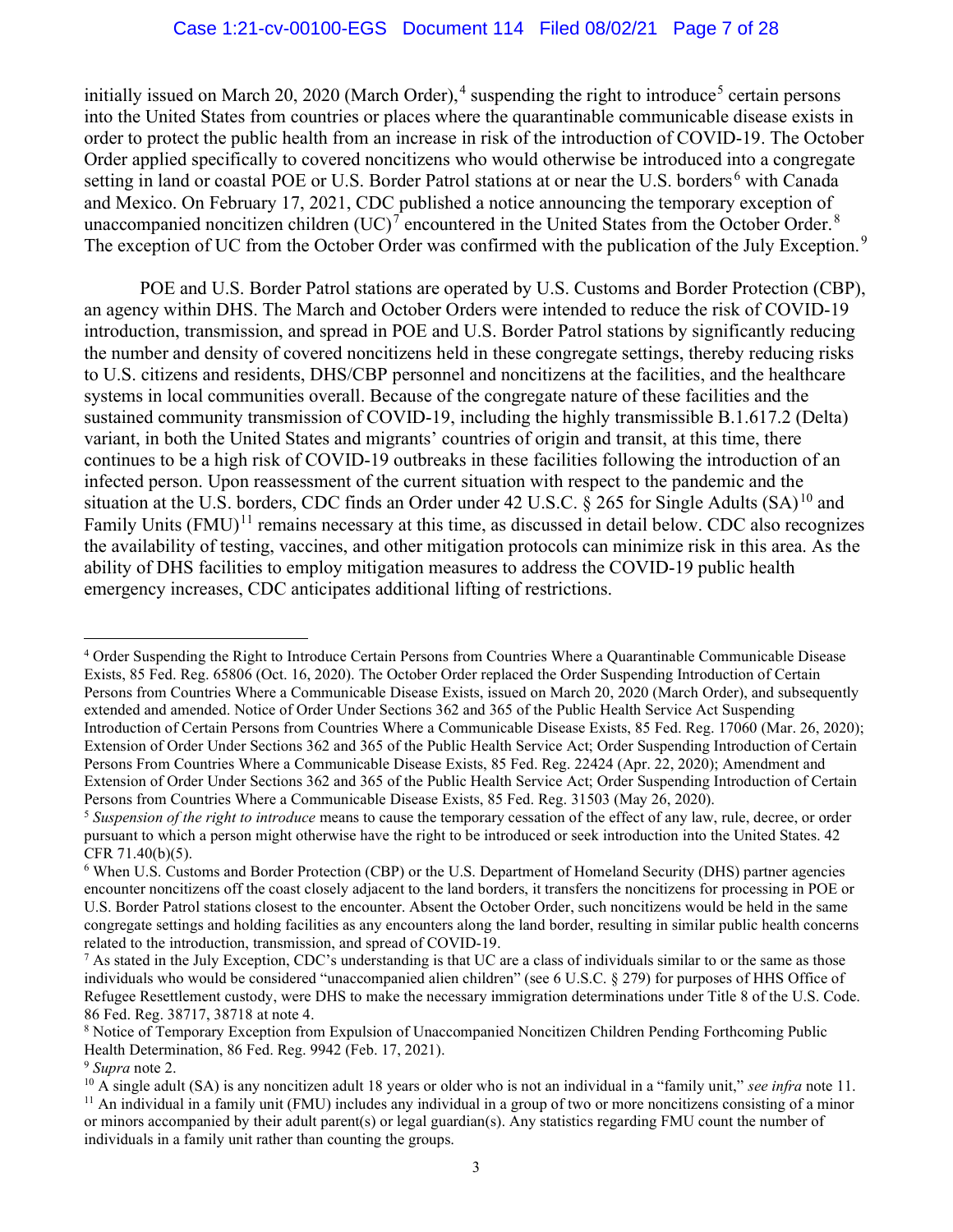#### A. Current Status of COVID-19 Public Health Emergency

Since late 2019, SARS-CoV-2, the virus that causes COVID-19, has spread throughout the world, resulting in a pandemic. As of July 28, 2021, there have been over 195 million confirmed cases of COVID-19 globally, resulting in over 4.1 million deaths.<sup>12</sup> The United States has reported over 34 million cases resulting in over  $609,000$  deaths due to the disease<sup>13</sup> and is currently averaging around 61,976 new cases of COVID-19 a day as of July 27, 2021 with high community transmission.<sup>14</sup> Although several of the key indicators of transmission and spread of COVID-19 in the United States improved during the first half of 2021, variants of concern, particularly the more transmissible Delta variant, have driven a stark increase in COVID-19 cases, hospitalizations, and deaths. COVID-19 cases increased approximately 400% between June 19 and July 28, 2021. <sup>15</sup>

Many countries have begun widespread vaccine administration; however, 78 countries continue to experience high or substantial incidence rates (>50 cases per 100,000 people in the last seven days) and 123 countries, including the United States, are experiencing an increasing incidence of reported new cases.<sup>16</sup> It is imperative that individuals and communities stay vigilant and that vaccination and other COVID-19 mitigation efforts are maintained. As the Delta variant continues to spread, both the United States and Mexico are experiencing high or substantial incidence rates with 137.9 and 68.6 daily cases per 100,000 persons over a seven-day average, respectively; in Canada, the incidence rate is 8.0. The United States saw a 91.0% increase in new cases over the past week, Mexico experienced a 30.2% increase in new cases. During the same time period, the incidence rate in Canada increased by 14.8%.<sup>17</sup>

COVID-19 was first declared a public health emergency in January  $2020^{18}$  and the U.S. government and CDC have implemented a number of COVID-19 mitigation and response measures since that time. Many of these mitigation measures have involved restrictions on international travel and migration.<sup>19</sup> Other measures have focused on recommending and enforcing COVID-19 mitigation

<sup>&</sup>lt;sup>12</sup> Coronavirus disease (COVID-19) pandemic, World Health Organization, https://covid19.who.int/ (last visited July 28, 2021).

<sup>&</sup>lt;sup>13</sup> COVID Data Tracker, Centers for Disease Control and Prevention, https://covid.cdc.gov/covid-data-tracker/#datatrackerhome (last visited July 28, 2021).

<sup>&</sup>lt;sup>14</sup> United States COVID-19 Cases, Deaths, and Laboratory Testing (NAATs) by State, Territory, and Jurisdiction, Centers for Disease Control and Prevention, https://covid.cdc.gov/covid-data-tracker/#cases\_community (last visited July 28, 2021). <sup>15</sup> Christie A, Brooks JT, Hicks LA, et al. Guidance for Implementing COVID-19 Prevention Strategies in the Context of Varying Community Transmission Levels and Vaccination Coverage. MMWR Morb Mortal Wkly Rep. ePub: 27 July 2021. DOI: http://dx.doi.org/10.15585/mmwr.mm7030e2.

<sup>&</sup>lt;sup>16</sup> See Global Trends, Epidemic Curve trajectory Classification, WHO, as reported at https://covid.cdc.gov/covid-datatracker/#global-trends (last visited July 28, 2021).

<sup>&</sup>lt;sup>17</sup> Low/Moderate incidence describes <50 cases per 100,000 people during the past 7 days. Increasing or Decreasing incidence is based on the percentage change in the number of cases reported in the past 7 days compared to the 7 days prior to that (Increasing: >0% change, Decreasing: <0% change).

<sup>&</sup>lt;sup>18</sup> Determination that a Public Health Emergency Exists, U.S. Department of Health and Human Services (Jan. 31, 2020), https://www.phe.gov/emergency/news/healthactions/phe/Pages/2019-nCoV.aspx (last visited July 21, 2021). The public health emergency determination has been subsequently renewed at 90-day intervals, most recently on July 28, 2021. See https://www.phe.gov/emergency/news/healthactions/phe/Pages/COVID-19July2021.aspx (last visited July 28, 2021).

<sup>&</sup>lt;sup>19</sup> The President issued proclamations suspending entry into the United States of immigrants or nonimmigrants who were physically present within a number of countries during the 14-day period preceding their entry or attempted entry into the U.S. See Proclamation 9984 (Jan. 31, 2020); Proclamation 9992 (Feb. 28, 2020); Proclamation 10143 (Jan. 25, 2021); and Proclamation 10199 (Apr. 30, 2021). Since March 2020, Canada and Mexico have joined with the U.S. to restrict nonessential travel along land borders to prevent the introduction and spread of the virus that causes COVID-19; these restrictions are in place until at least August 21, 2021. Notification of Temporary Travel Restrictions Applicable to Land Ports of Entry and Ferries Service Between the U.S. and Canada, 86 Fed. Reg. 38556 (July 22, 2021); Notification of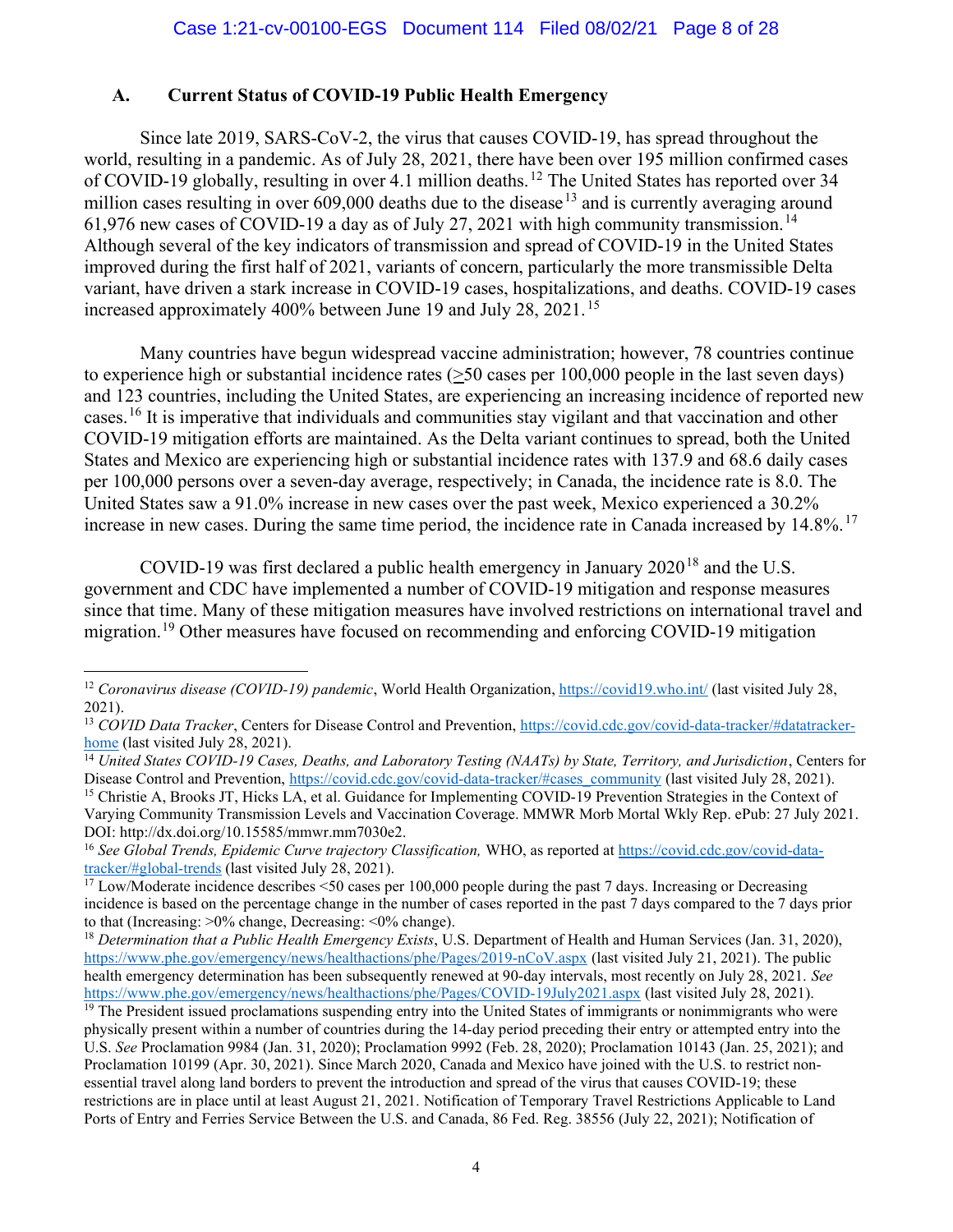efforts, including physical distancing and mask-wearing.<sup>20</sup> Recent concerns regarding the spread of the Delta variant prompted CDC to release updated guidance calling for vaccinated persons to wear a mask indoors in public when in an area of substantial or high transmission.<sup>21</sup> Furthermore, CDC recommends that all individuals, including those fully vaccinated, continue to wear a well-fitted face mask in correctional and detention facilities.<sup>22</sup>

#### B. Public Health Factors Related to COVID-19

As directed by Executive Order,<sup>23</sup> CDC conducted a comprehensive reassessment of the October Order to determine whether the suspension of the right to introduce certain persons into the United States remains necessary in light of the current circumstances, including the evolving understanding of the epidemiology of COVID-19 variants and available mitigation measures including testing and vaccination.<sup>24</sup> In conducting this reassessment, CDC examined a number of public health factors, and evaluated how these factors impact POE and U.S. Border Patrol stations and the personnel and noncitizens in those facilities. CDC also scrutinized whether the potential impacts varied by category of noncitizen: SA, FMU, and UC. In carrying out its reassessment, CDC evaluated the following public health factors: (1) the manner of COVID-19 transmission, including asymptomatic and pre-symptomatic transmission; (2) the emerging variants of the SARS-CoV-2 virus; (3) the risks specific to the type of facility or congregate setting; (4) the availability of testing and vaccines and the applicability of other mitigation efforts; and (5) the impact on U.S. communities and healthcare resources. CDC views this public health reassessment as setting forth a roadmap toward the safe resumption of normal processing of arriving noncitizens, taking into account COVID-19 concerns and immigration facilities' ability to implement mitigation measures.

Temporary Travel Restrictions Applicable to Land Ports of Entry and Ferries Service Between the U.S. and Mexico, 86 Fed. Reg. 38554 (July 22, 2021). CDC has also issued orders to mitigate risk of further introducing and spreading SARS CoV-2 and its variants into the United States. See Framework for Conditional Sailing and Initial Phase COVID-19 Testing Requirements for Protection of Crew, 85 Fed. Reg. 70153 (Nov. 4, 2020) (outlining the process for the phased resumption of cruise ship passenger operations); Requirement for Negative Pre-Departure COVID-19 Test Result or Documentation of Recovery from COVID-19 for all Airline or Other Aircraft Passengers Arriving into the U.S. from Any Foreign Country, 86 Fed. Reg. 7387 (Jan. 28, 2021); and COVID-19 Travel Recommendations by Destination, Centers for Disease Control and Prevention, https://www.cdc.gov/coronavirus/2019-ncov/travelers/map-and-travel-notices.html#travel-1 (last updated July 26, 2021) (COVID-19-related travel recommendations, including 62 Level 4 Travel Health Notices for countries with very high COVID-19 rates).

 $20$  CDC's Order requiring the wearing of face masks by travelers while on a conveyance entering, traveling within, or departing the United States and in U.S. transportation hubs remains in place for all travelers at indoor settings on public transportation conveyances and at transportation hubs, regardless of vaccination. Requirement for Persons to Wear Masks While on Conveyances and at Transportation Hubs, 86 Fed. Reg. 8025 (Feb. 3, 2021). See Requirement for Face Masks on Public Transportation Conveyances and at Transportation Hubs, Centers for Disease Control and Prevention,

https://www.cdc.gov/coronavirus/2019-ncov/travelers/face-masks-public-transportation.html (last updated June 10, 2021).  $21$  Supra note 15 (CDC also recommends fully vaccinated persons consider wearing a mask regardless of transmission level if they or someone in their household is immunocompromised or at increased risk for severe disease, or if someone in their household is unvaccinated (including children currently ineligible for vaccination)); see also infra page 11, section 5 (discussion of "high" and "substantial transmission").

 $^{22}$  Interim Public Health Recommendations for Fully Vaccinated People, Centers for Disease Control and Prevention, https://www.cdc.gov/coronavirus/2019-ncov/vaccines/fully-vaccinated-guidance.html (last updated May 28, 2021).  $\frac{23}{23}$  Exec. Order 14010, "Creating a Comprehensive Regional Framework To Address the Causes of Migration, To Manage

Migration Throughout North and Central America, and To Provide Safe and Orderly Processing of Asylum Seekers at the United States Border," 86 Fed. Reg. 8267 (Feb. 2, 2021).

 $24$  CDC's reassessment of the public health situation with respect to covered noncitizens and border facilities relies upon information and data provided by DHS, CBP, and HHS' Office of Refugee Resettlement, including information regarding those entities' policies and practices.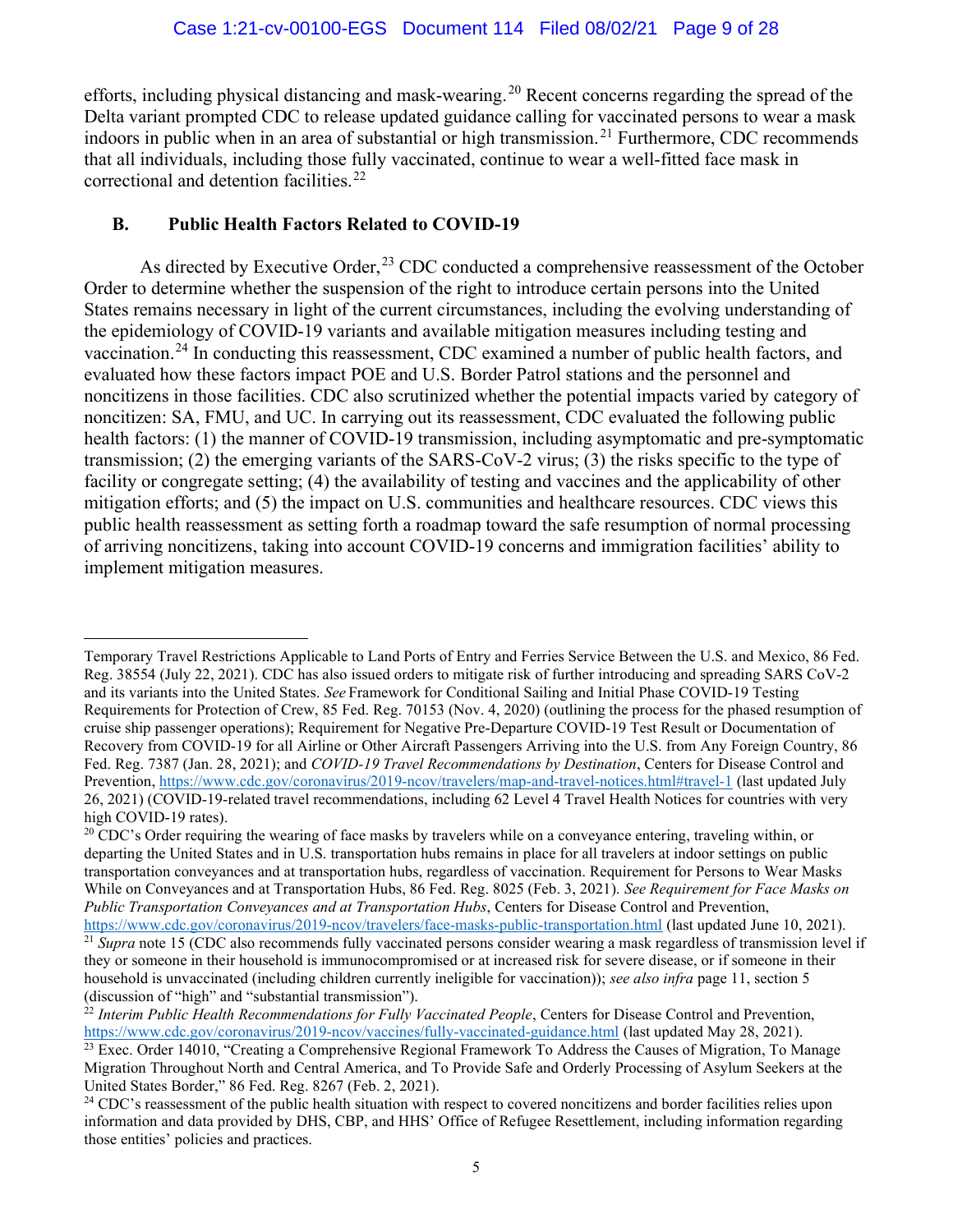#### 1. Manner of COVID-19 Transmission

SARS-CoV-2, the virus that causes COVID-19, spreads mainly from person-to-person through respiratory fluids released during exhalation, such as when an infected person coughs, sneezes, or talks. Exposure to these respiratory fluids occurs in three principal ways: (1) inhalation of very fine respiratory droplets and aerosol particles, (2) deposition of respiratory droplets and particles on exposed mucous membranes in the mouth, nose, or eye by direct splashes and sprays, and (3) touching mucous membranes with hands that have been soiled either directly by virus-containing respiratory fluids or indirectly by touching surfaces with virus on them.<sup>25</sup> Spread is more likely when people are in close contact with one another (within about 6 feet), especially in crowded or poorly ventilated indoor settings. Unvaccinated persons with asymptomatic and pre-symptomatic infection are significant contributors to community SARS-CoV-2 transmission and occurrence of COVID-19. <sup>26</sup> Asymptomatic cases are currently believed to represent roughly 30% of all COVID-19 infections and the infectiousness of asymptomatic individuals is believed to be about 75% of the infectiousness of symptomatic individuals. CDC's current best estimate is that 50% of infections are transmitted prior to symptom onset (pre-symptomatic transmission).<sup>27</sup> Although rare, as discussed below, breakthrough infections may occur in vaccinated individuals. Due to the variety of source of spread – transmission by asymptomatic, pre-symptomatic, symptomatic, and vaccinated individuals – testing is critical to identify those infected with COVID-19.

Among those who are not vaccinated, serious COVID-19 illness necessitating treatment occurs with greater frequency in older adults and those with certain pre-existing conditions.<sup>28</sup> Although children can be infected with SARS-CoV-2, get sick from COVID-19, and spread the virus to others, when compared with adults, children and adolescents who have COVID-19 are more commonly asymptomatic or have mild, non-specific symptoms. Children are less likely to develop severe illness or die from COVID-19.<sup>29</sup> They typically present with mild symptoms, if any, and have a good prognosis, recovering within one to two weeks after disease onset.<sup>30</sup>

<sup>&</sup>lt;sup>25</sup> Scientific Brief: SARS-CoV-2 Transmission, Centers for Disease Control and Prevention (May 7, 2021), https://www.cdc.gov/coronavirus/2019-ncov/science/science-briefs/sars-cov-2-transmission.html; Science Brief: SARS-CoV-

<sup>2</sup> and Surface (Fomite) Transmission for Indoor Community Environments, Centers for Disease Control and Prevention (Apr. 5, 2021), https://www.cdc.gov/coronavirus/2019-ncov/more/science-and-research/surface-transmission.html.

<sup>&</sup>lt;sup>26</sup> Moghadas SM, Fitzpatrick MC, Sah P, et al. The implications of silent transmission for the control of COVID-19 outbreaks. Proc Natl Acad Sci U S A. 2020;117(30):17513-17515.10.1073/pnas.2008373117, available at https://www.ncbi.nlm.nih.gov/pubmed/32632012; Johansson MA, Quandelacy TM, Kada S, et al. SARS-CoV-2 Transmission From People Without COVID-19 Symptoms. Johansson MA, et al. JAMA Netw Open. 2021 January4;4(1):e2035057. doi: 10.1001/jamanetworkopen.2020.35057.

<sup>&</sup>lt;sup>27</sup> COVID-19 Pandemic Planning Scenarios, Centers for Disease Control and Prevention,

https://www.cdc.gov/coronavirus/2019-ncov/hcp/planning-scenarios.html (last visited July 28, 2021). <sup>28</sup> People at Increased Risk and Other People Who Need to Take Extra Precautions, Centers for Disease Control and Prevention, https://www.cdc.gov/coronavirus/2019-ncov/need-extra-precautions/index.html (last updated Apr. 20, 2021).

<sup>&</sup>lt;sup>29</sup> Science Brief: Transmission of SARS-CoV-2 in K-12 Schools and Early Care and Education Programs – Updated, Centers for Disease Control and Prevention, https://www.cdc.gov/coronavirus/2019-ncov/science/sciencebriefs/transmission k 12 schools.html (last updated July 9, 2021).

<sup>&</sup>lt;sup>30</sup> See Leeb RT, Price S, Sliwa S, et al. COVID-19 Trends Among School-Aged Children — United States, March 1-September 19, 2020. MMWR Morb Mortal Wkly Rep 2020;69:1410–1415. DOI:

http://dx.doi.org/10.15585/mmwr.mm6939e2; Leidman E, Duca LM, Omura JD, Proia K, Stephens JW, Sauber-Schatz EK. COVID-19 Trends Among Persons Aged 0–24 Years — United States, March 1–December 12, 2020. MMWR Morb Mortal Wkly Rep 2021;70:88–94. DOI: http://dx.doi.org/10.15585/mmwr.mm7003e1; Rankin DA, Talj R, Howard LM, Halasa NB. Epidemiologic trends and characteristics of SARS-CoV-2 infections among children in the United States. Curr Opin Pediatr. 2021 Feb 1;33(1):114-121. doi: 10.1097/MOP.0000000000000971. PMID: 33278112; PMCID: PMC8011299; and Castagnoli R, Votto M, Licari A, et al. Severe Acute Respiratory Syndrome Coronavirus 2 (SARS-CoV-2) Infection in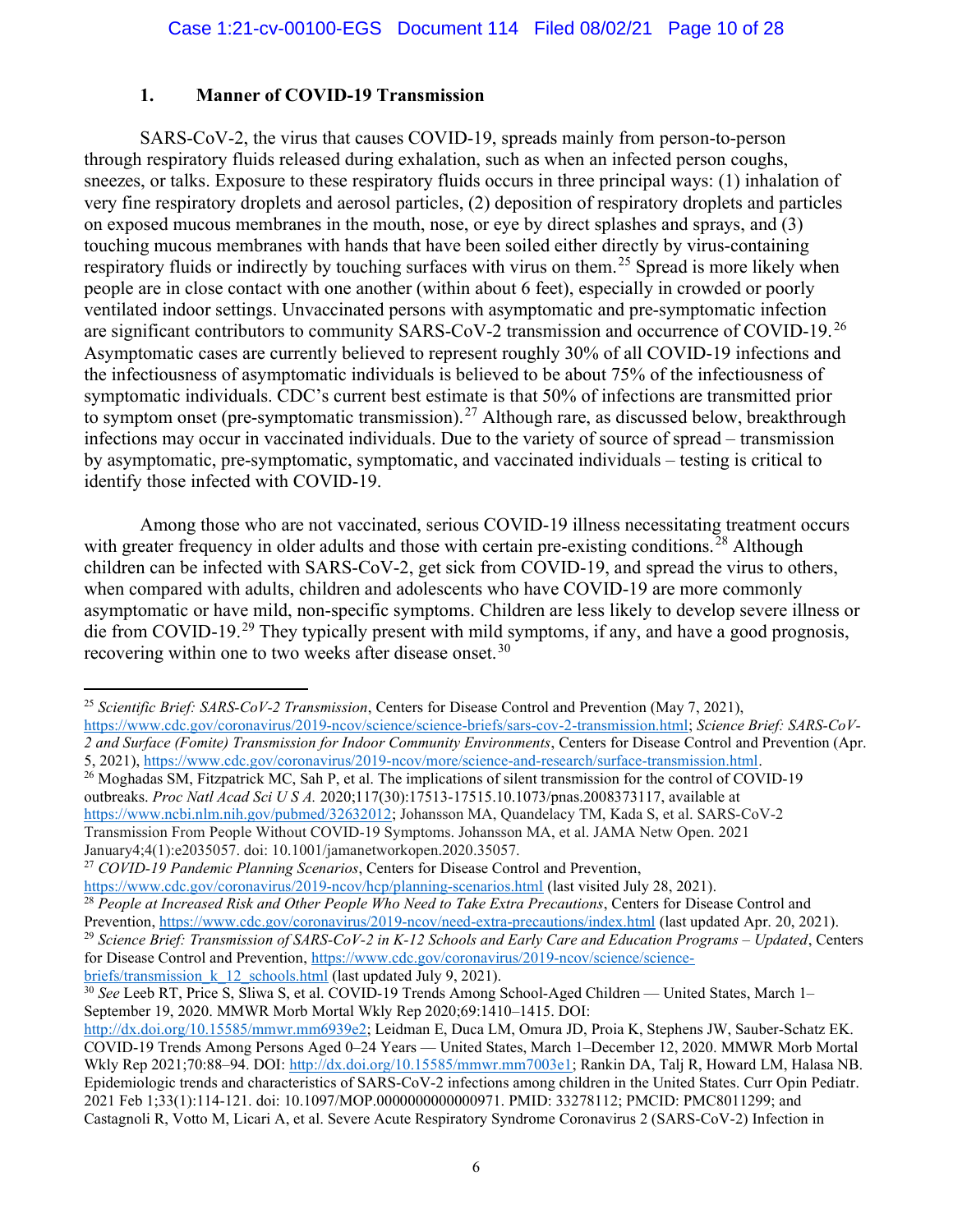# 2. Emerging Variants of the SARS-CoV-2 Virus

Like all viruses, SARS-CoV-2 constantly changes through mutation as it circulates, resulting in new virus variants over time.<sup>31</sup> Unchecked transmission of SARS-CoV-2 may result in increased viral mutations and the emergence of new variants. New variants of SARS-CoV-2 have emerged globally, <sup>32</sup> several of which have been identified as variants of concern,<sup>33</sup> including the Alpha, Beta, Gamma, and Delta variants. These variants of concern have evidence of an increase in transmissibility and more severe disease, which may lead to higher incidence, hospitalization, and death rates among exposed persons.<sup>34</sup> Furthermore, findings suggest variants may reduce levels of neutralization by antibodies generated during previous infection or vaccination, resulting in reduced effectiveness of treatments or vaccines, or increased diagnostic detection failures.<sup>35</sup> The ultimate concern is a variant that substantially decreases the effectiveness of available vaccines against severe or deadly disease.

Currently, the Delta variant is the predominant SARS-CoV-2 strain circulating in the United States, accounting for over 82% of cases as of July 17, 2021.<sup>36</sup> Of critical significance for this Order, the Delta variant has demonstrated increased levels of transmissibility among unvaccinated persons and might increase the risk of vaccine breakthrough infections in the absence of other mitigation strategies.<sup>37</sup> For the unvaccinated, Delta remains a formidable threat and rates of infection of the Delta variant are growing more rapidly in U.S. counties with lower vaccination rates. <sup>38</sup> Available evidence suggests all three vaccines currently authorized for emergency use in the United States provide significant protection against variants circulating in the United States.<sup>39</sup> However, a small proportion of people who are fully vaccinated may become infected with the Delta variant (known as breakthrough infection); emerging evidence suggests that fully vaccinated persons who do become infected with the Delta variant are at risk for transmitting it to others.<sup>40</sup>

<sup>34</sup> Dougherty K, Mannell M, Naqvi O, Matson D, Stone J. SARS-CoV-2 B.1.617.2 (Delta) Variant COVID-19 Outbreak Associated with a Gymnastics Facility — Oklahoma, April–May 2021. MMWR Morb Mortal Wkly Rep 2021;70:1004– 1007. DOI: http://dx.doi.org/10.15585/mmwr.mm7028e2 (describing a B.1.617.2 (Delta) Variant COVID-19 outbreak associated with a gymnastics facility and finding that the Delta variant is highly transmissible in indoor sports settings and households, which might lead to increased incidence rates).

Children and Adolescents: A Systematic Review. JAMA Pediatr. 2020;174(9):882–889. doi:10.1001/jamapediatrics.2020.1467.

<sup>&</sup>lt;sup>31</sup> About Variants of the Virus that Causes COVID-19, Centers for Disease Control and Prevention, https://www.cdc.gov/coronavirus/2019-ncov/transmission/variant.html (last updated Apr. 2, 2021).

<sup>&</sup>lt;sup>32</sup> Abdool Karim SS, de Oliveira T. New SARS-CoV-2 Variants - Clinical, Public Health, and Vaccine Implications [published online ahead of print, 2021 Mar 24]. N Engl J Med. 2021;10.1056/NEJMc2100362. doi:10.1056/NEJMc2100362  $33$  Id.

<sup>&</sup>lt;sup>35</sup> SARS-CoV-2 Variant Classifications and Definitions, Centers for Disease Control and Prevention, https://www.cdc.gov/coronavirus/2019-ncov/variants/variant-info.html#Concern (last updated June 29, 2021).

<sup>&</sup>lt;sup>36</sup> Variant Proportions, Centers for Disease Control and Prevention, https://covid.cdc.gov/covid-data-tracker/#variantproportions (citing data for the two-week interval ending July 17, 2021).

 $37$  About Variants of the Virus that Causes COVID-19, Centers for Disease Control and Prevention, https://www.cdc.gov/coronavirus/2019-ncov/variants/variant.html (last updated June 28, 2021).

<sup>38</sup> COVID Data Tracker Weekly Review, Interpretive Summary for July 23, 2021, Centers for Disease Control and Prevention, https://www.cdc.gov/coronavirus/2019-ncov/covid-data/covidview/index.html (attributing rising numbers of COVID-19 cases in nearly 90% of U.S. jurisdictions to the rapid spread of the Delta variant).

<sup>&</sup>lt;sup>39</sup> Science Brief: COVID-19 Vaccines and Vaccination, Centers for Disease Control and Prevention,

https://www.cdc.gov/coronavirus/2019-ncov/science/science-briefs/fully-vaccinated-people.html (last updated May 27, 2021). Other vaccines, particularly the one manufactured by AstraZeneca, show reduced efficacy against infection with certain variants but may still protect against severe disease; at the time of the issuance of this Order, the FDA has not authorized the AstraZeneca COVID-19 vaccine for use in the United States.

 $40$  Supra note 15.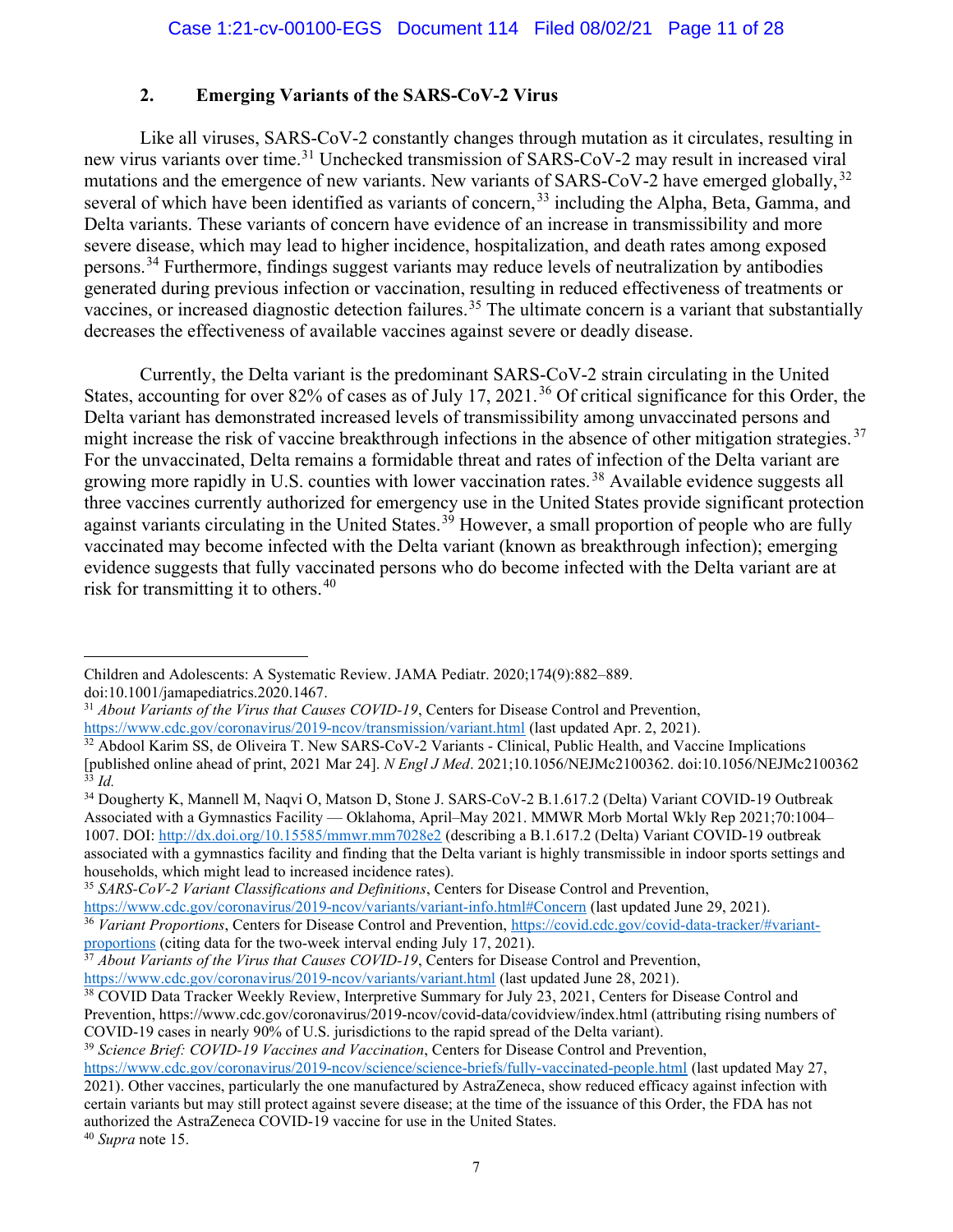CDC continues to monitor the situation and may adapt recommendations based on the epidemiology of variants of concern. Given the transmissibility of variant strains and the continued emergence of new variants, ongoing monitoring of vaccine effectiveness is needed to identify mutations that could render vaccines most commonly used in the United States less effective against more transmissible variants. $41$ 

#### 3. Risks of COVID-19 Transmission Specific to Congregate Settings

Given the manner of transmission, including asymptomatic or pre-symptomatic transmission, the risk of spreading COVID-19 is particularly pronounced among those who are unvaccinated, partially vaccinated, or vaccinated with less effective vaccines.<sup>42</sup> This risk is acutely present in congregate settings, where a number of people reside, meet, or gather in close proximity for either a limited or extended period of time.<sup>43</sup> Facilities must often carefully weigh the risks of increased transmission not only in the facilities, but also in the local community, due to secondary transmission. These congregate facilities must also consider individual facility and community characteristics (e.g., ability to maintain physical distancing, compliance with universal mask-use policies, ability to properly ventilate, proportion of staff and occupants vaccinated, numbers of those who are at increased risk for severe illness from COVID-19, the availability of resources for broad-based vaccination, testing, and outbreak response, and level of community transmission).<sup>44</sup>

Congregate settings, particularly detention facilities with limited ability to provide adequate physical distancing and cohorting, have a heightened risk of COVID-19 outbreaks. <sup>45</sup> CDC has long recognized the risks specific to such settings, including homeless shelters, detention centers, schools, and workplaces and has provided a number of guidance documents to address the concerns in such spaces. Specifically, CDC developed interim guidance for law enforcement agencies that have custodial authority for detained populations, including civil and pre-trial detention settings. Among the recommendations are physical distancing strategies, isolation of individuals with confirmed or suspected COVID-19, quarantine of close contacts, cohorting of individuals when space is limited, testing, healthcare evaluations for individuals with suspected COVID-19, clinical care as needed for

 $41$  See About Variants of the Virus that Causes COVID-19, supra note 37.

<sup>&</sup>lt;sup>42</sup> Vaccines with effectiveness of less than 50% against wildtype strains of COVID-19 are considered less effective. <sup>43</sup> Notably, COVID-19 has disproportionately affected persons in congregate settings and high-density workplaces. Studies conducted prior to the availability of vaccines showed that a single introduction of SARS-CoV-2 into a facility can result in a widespread outbreak. Lehnertz NB, Wang X, Garfin J, Taylor J, Zipprich J, VonBank B, et al. Transmission Dynamics of Severe Acute Respiratory Syndrome Coronavirus 2 in High-Density Settings, Minnesota, USA, March–June 2020. Emerg Infect Dis. 2021;27(8):2052-2063. https://doi.org/10.3201/eid2708.204838. Whole genome sequencing of samples taken following an outbreak at a correctional facility demonstrated that 92.2% of the samples taken from patients were genetically related, indicating that a single case had likely led to the infection of 48 individuals. Similarly, phylogenetic analysis established that 29.6% of cases from an outbreak at a second correctional facility were closely related and genetically identical, indicating that the index case had led to the infection of approximately 60 others.

 $44$  See Recommendations for Quarantine Duration in Correctional Facilities, Centers for Disease Control and Prevention,, https://www.cdc.gov/coronavirus/2019-ncov/community/quarantine-duration-correctional-facilities.html (last visited July 28, 2021).

<sup>45</sup> Since March 31, 2020, the U.S. Federal Bureau of Prisons and state departments of corrections have together recorded 416,854 COVID-19 cases among residents and 108,945 cases among staff in correctional and detention facilities, resulting in 2,911 deaths. Confirmed COVID-19 Cases and Deaths in U.S. Correctional and Detention Facilities by State, Centers for Disease Control and Prevention, https://covid.cdc.gov/covid-data-tracker/#correctional-facilities (last visited July 28, 2021).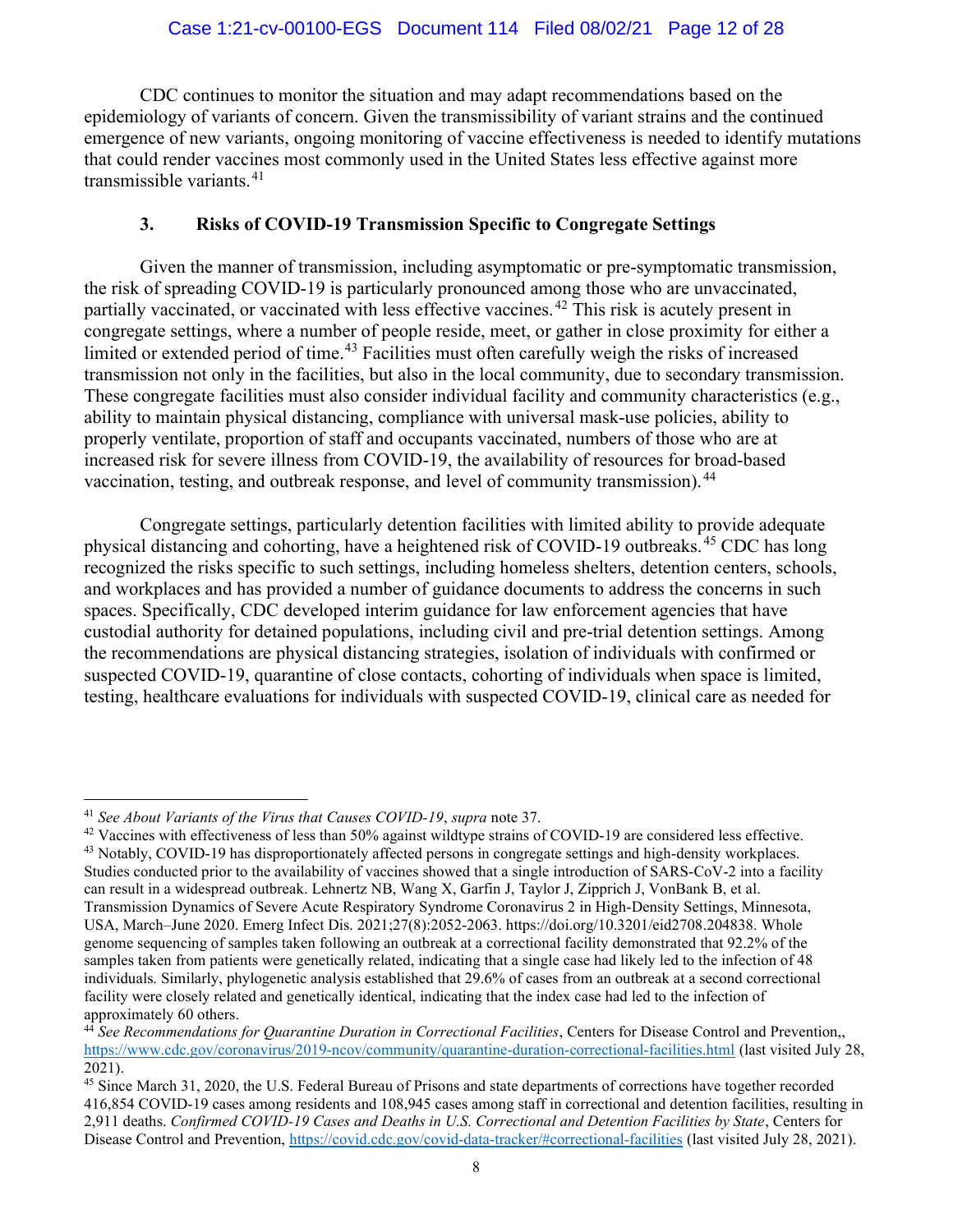individuals with confirmed or suspected COVID-19, and addressing specific considerations for people who are at increased risk for severe illness.<sup>46</sup>

Vaccine coverage in congregate settings varies and infection risk is greater where there is sustained community transmission.<sup>47</sup> In light of this, CDC strongly recommends vaccination against COVID-19 for everyone who is eligible, including people who are incarcerated or detained and staff at correctional and detention facilities.<sup>48</sup> CDC is discussing additional guidance with DHS, highlighting the key metrics to consider before modifying COVID-19 prevention and mitigation measures in facilities that hold or detain migrants.<sup>49</sup>

# 4. Availability of Testing, Vaccines, and Other Mitigation Measures

The potential for asymptomatic and pre-symptomatic transmission makes testing an essential part of COVID-19 mitigation protocols. With the additional testing capacity available through antigen tests, rapid testing can be implemented to identify infected persons so they can be isolated until they no longer pose a risk of spreading infections and their close contacts can be identified and quarantined.<sup>50</sup> Testing is especially important in congregate settings where even a single asymptomatic case can trigger an outbreak that may quickly exceed a facility's capacity to isolate and quarantine residents. Furthermore, if personnel are infected or exposed, the number of available staff members may be reduced, further stressing facility operations. Testing facility residents and personnel can help facilitate prompt mitigation actions.

COVID-19 vaccines are now widely available in the United States, and vaccination is recommended for all people 12 years of age and up. Three COVID-19 vaccines are currently authorized by the U.S. Food and Drug Administration (FDA) for emergency use: two mRNA vaccines (produced by Pfizer-BioNTech and Moderna) and one viral vector vaccine (produced by Johnson & Johnson/Janssen), each of which has been determined to be safe and effective against COVID-19. As of July 28, 2021, over 163 million people in the United States (57.6% of the population 12 years or older) have been fully vaccinated and over 189 million people in the United States (66.8% of the population 12 years or older) have received at least one dose.<sup>51</sup> After substantial vaccine uptake in the first months of

<sup>46</sup> See Guidance for Correctional & Detention Facilities, Centers for Disease Control and Prevention, https://www.cdc.gov/coronavirus/2019-ncov/community/correction-detention/guidance-correctional-detention.html (last

updated June 9, 2021).

<sup>&</sup>lt;sup>47</sup> Falk A, Benda A, Falk P, Steffen S, Wallace Z, Høeg TB. *COVID-19 Cases and Transmission in 17 K–12 Schools* — Wood County, Wisconsin, August 31–November 29, 2020. MMWR Morb Mortal Wkly Rep 2021;70:136–140. DOI: http://dx.doi.org/10.15585/mmwr.mm7004e3. See also Link-Gelles R, DellaGrotta AL, Molina C, et al. Limited Secondary Transmission of SARS-CoV-2 in Child Care Programs — Rhode Island, June 1–July 31, 2020. MMWR Morb Mortal Wkly Rep 2020;69:1170–1172. DOI: http://dx.doi.org/10.15585/mmwr.mm6934e2.

<sup>&</sup>lt;sup>48</sup> COVID-19 Vaccine FAQs in Correctional and Detention Centers, Centers for Disease Control and Prevention, https://www.cdc.gov/coronavirus/2019-ncov/community/correction-detention/vaccine-faqs.html (last updated June 1, 2021).

<sup>&</sup>lt;sup>49</sup> See CDC memo to DHS "Considerations for modifying COVID-19 prevention and mitigation measures in Department of Homeland Security migrant holding facilities in response to declining transmission," Centers for Disease Control and Prevention (last updated June 11, 2021).

<sup>&</sup>lt;sup>50</sup> See COVID-19 Testing and Diagnostics Working Group (TDWG). U.S. Department of Health and Human Services, https://www.hhs.gov/coronavirus/testing/testing-diagnostics-working-group/index.html (last visited July 28, 2021) (defining the role of the COVID-19 TDWG, which develops testing-related guidance and provides targeted investments to expand the available testing supply and maximize testing capacity).

<sup>&</sup>lt;sup>51</sup> COVID-19 Vaccinations in the United States, Centers for Disease Control and Prevention, https://covid.cdc.gov/coviddata-tracker/#vaccinations (last updated July 28, 2021).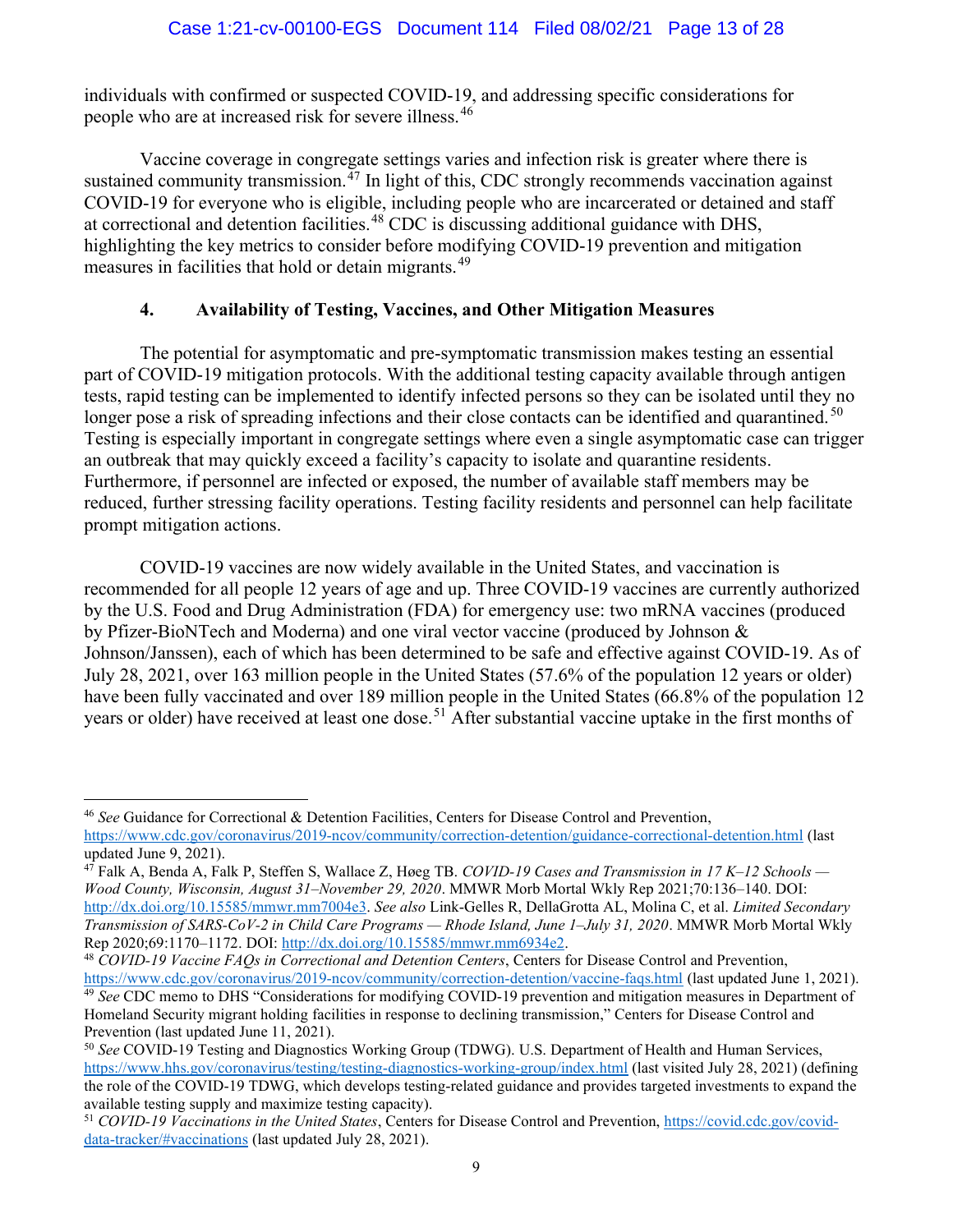2021, however, vaccination uptake has plateaued, particularly in those under the age of 65 years.<sup>52</sup> The combination of reduced vaccine uptake and the extreme transmissibility of the Delta variant has resulted in rising numbers of COVID-19 cases, primarily and disproportionately affecting the unvaccinated population.

The availability of COVID-19 vaccines is rising globally but still dwarfed by the rates of vaccination in the United States and a handful of other countries. <sup>53</sup> Countries of origin for the majority of incoming covered noncitizens have markedly lower vaccination rates. <sup>54</sup> Given this, the increased movement of typically unvaccinated covered noncitizens into the United States presents a heightened risk of morbidity and mortality to this population due to the congregate holding facilities at the border and the practical constraints on implementation of mitigation measures in such facilities. Outbreaks in these settings increase the serious danger of further introduction, transmission, and spread of COVID-19 and variants into the country.

CDC is aware of a rising number of breakthrough SARS-CoV-2 infections<sup>55</sup> in vaccinated individuals; even without variants of concern, more vaccine breakthroughs are to be expected due to the rising number of vaccinated individuals. While the vaccines currently authorized by the FDA are successful in mitigating severe illness from the highly transmissible Delta variant, infection and even mild to moderate illness has been documented in a small percentage of vaccinated persons.<sup>56</sup> The emergence of these more transmissible variants increases the urgency to expand vaccination coverage for everyone and especially those in densely populated congregate settings.<sup>57</sup> Public health agencies and other organizations must collaboratively monitor the status of the pandemic in their communities. As widespread vaccination efforts continue, ongoing use of the full panoply of mitigation measures is nevertheless especially important in congregate settings and remains key to slowing introduction, transmission, and spread of COVID-19.

<sup>52</sup> Diesel J, Sterrett N, Dasgupta S, et al. COVID-19 Vaccination Coverage Among Adults — United States, December 14, 2020–May 22, 2021. MMWR Morb Mortal Wkly Rep 2021;70: 922–927. DOI:

http://dx.doi.org/10.15585/mmwr.mm7025e1. The study found that the lowest vaccination coverage and the intent to be vaccinated among adults aged 18–24 years, non-Hispanic Black adults, and individuals with less education, no insurance, and lower household incomes. Concerns about vaccine safety and effectiveness were commonly cited barriers to vaccination. See also supra note 15 (finding that vaccine uptake has slowed nationally with wide variation in coverage by state (range  $=$ 33.9%–67.2%) and by county (range =  $8.8\%$ – $89.0\%$ )).

<sup>53</sup> See "PAHO Director calls for fair and broad access to COVID-19 vaccines for Latin America and the Caribbean," Pan American Health Organization, https://www.paho.org/en/news/7-7-2021-paho-director-calls-fair-and-broad-access-covid-19 vaccines-latin-america-and (July 7, 2021) (noting the discrepancies in vaccine availability coverage among North, Central, and South American countries).

<sup>54</sup> Thus far in 2021, Ecuador, El Salvador, Guatemala, Honduras, and Mexico constitute the top five countries of origin for covered noncitizens. Rates of vaccination for each country are as follows: Ecuador: 11% fully vaccinated, 30% only partly vaccinated; El Salvador: 22% fully vaccinated, 17% only partly vaccinated; Guatemala: 1.6% fully vaccinated, 5.3% only partly vaccinated; Honduras: 1.8% fully vaccinated, 12% only partly vaccinated; Mexico: 18% fully vaccinated, 14% only partly vaccinated, https://ourworldindata.org/covid-vaccinations (last visited July 24, 2021).

<sup>&</sup>lt;sup>55</sup> A vaccine breakthrough infection is defined as the detection of SARS-CoV-2 RNA or antigen in a respiratory specimen collected from a person  $\geq$ 14 days after receipt of all recommended doses of an FDA-authorized COVID-19 vaccine. COVID-19 Vaccine Breakthrough Infections Reported to CDC — United States, January 1–April 30, 2021. MMWR Morb Mortal Wkly Rep 2021;70:792–793. DOI: http://dx.doi.org/10.15585/mmwr.mm7021e3.

<sup>56</sup> COVID-19 Vaccine Breakthrough Case Investigation and Reporting, Centers for Disease Control and Prevention, https://www.cdc.gov/vaccines/covid-19/health-departments/breakthrough-cases.html (last updated July 15, 2021).

<sup>&</sup>lt;sup>57</sup> Supra at note 55.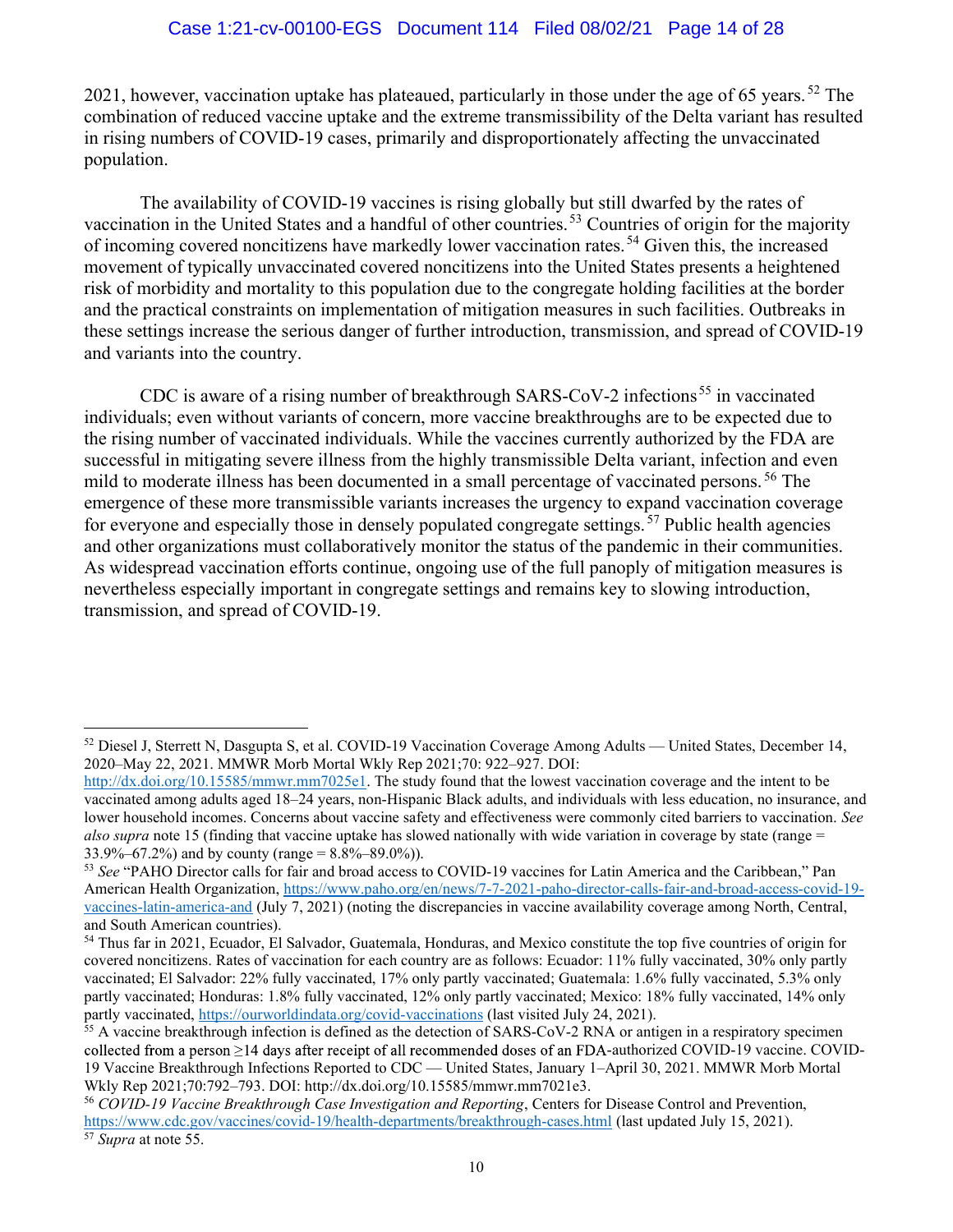# 5. Impact on U.S. Communities and Healthcare Resources

COVID-19 cases are on the rise in nearly 90% of U.S. jurisdictions, and multiple outbreaks are occurring in parts of the country that have low vaccination coverage. A person's risk for SARS-CoV-2 infection is directly related to the risk for exposure to infectious persons, which is largely determined by the extent of SARS-CoV-2 circulation in the surrounding community. Emerging evidence regarding the Delta variant finds that it is more than two times as transmissible as the original strains of SARS-CoV-2 circulating at the start of the pandemic. In light of this, CDC recommends assessing the level of community transmission using, at a minimum, two metrics: new COVID-19 cases per 100,000 persons in the last 7 days and percentage of positive SARS-CoV-2 diagnostic nucleic acid amplification tests in the last 7 days. For each of these metrics, CDC classifies transmission values as low, moderate, substantial, or high. At the time of this Order's issuance, over 70% of the U.S. counties along the U.S.- Mexico border were classified as experiencing high or substantial levels of community transmission.<sup>58</sup> In areas of substantial or high transmission, CDC recommends community leaders encourage vaccination and universal masking in indoor public spaces in addition to other layered prevention strategies to prevent further spread.

Between March and June 2021, rates of hospitalization due to COVID-19 decreased dramatically, easing long endured pressures on the U.S. healthcare system. However, in July 2021, with the rise of the Delta variant, the seven-day average for new hospital admissions in the United States increased 35.8% over the prior seven-day period.<sup>59</sup> Rates of hospitalization are rising most sharply in areas with low vaccination coverage.<sup>60</sup> CDC recommends continuous monitoring of the availability of staffed inpatient and intensive care unit beds, as data on usage of clinical care resources to manage patients with COVID-19 reflect underlying community disease incidence. This information can signal when urgent implementation of layered prevention strategies might be necessary to prevent overloading local and regional health care systems. Strains on critical care capacity can increase COVID-19 mortality while decreasing the availability and use of health care resources for non-COVID-19 related medical care.<sup>61</sup> Increased hospital admissions are forecasted in the coming weeks as the Delta variant continues to predominate.<sup>62</sup>

The rapid spread of the highly transmissible Delta variant is leading to worrisome trends in healthcare and community resources. Signs of stress are already present in the southern regions of the

<sup>&</sup>lt;sup>58</sup> Of the 22 U.S. counties along the U.S.-Mexico border, 13 counties are experiencing high levels of community transmission (San Diego County, CA; Hidalgo County, NM; Presidio County, TX; Brewster County, TX; Terrell County, TX; Val Verde County, TX; Kinney County, TX; Maverick County, TX; Webb County, TX; Zapata County, TX; Starr County, TX; Hidalgo County, TX; and Cameron County, TX) and four counties are experiencing substantial levels of community transmission (Imperial County, CA; Pima County, AZ; Santa Cruz County, AZ; and Luna County, NM;). Five counties are experiencing moderate levels of community transmission (Yuma County, AZ; Cochise County, AZ; Dona Ana County, NM; El Paso County, TX; and Hudspeth County, TX). No counties along the border are experiencing low levels of community transmission. COVID-19 Integrated County View, Centers for Disease Control and Prevention, https://covid.cdc.gov/coviddata-tracker/#county-view (last updated July 28, 2021).

<sup>59</sup> COVID Data Tracker Weekly Review, Interpretive Summary for July 16, 2021, Centers for Disease Control and Prevention, https://www.cdc.gov/coronavirus/2019-ncov/covid-data/covidview/past-reports/07162021.html (last visited July 28, 2021).

 $60$  COVID Data Tracker Weekly Review, Interpretive Summary for July 9, 2021, Centers for Disease Control and Prevention, https://www.cdc.gov/coronavirus/2019-ncov/covid-data/covidview/past-reports/07092021.html. <sup>61</sup> Supra note 15.

 $62$  COVID-19 Forecasts: Hospitalizations, Centers for Disease Control and Prevention,

https://www.cdc.gov/coronavirus/2019-ncov/science/forecasting/hospitalizations-forecasts.html (last updated July 21, 2021).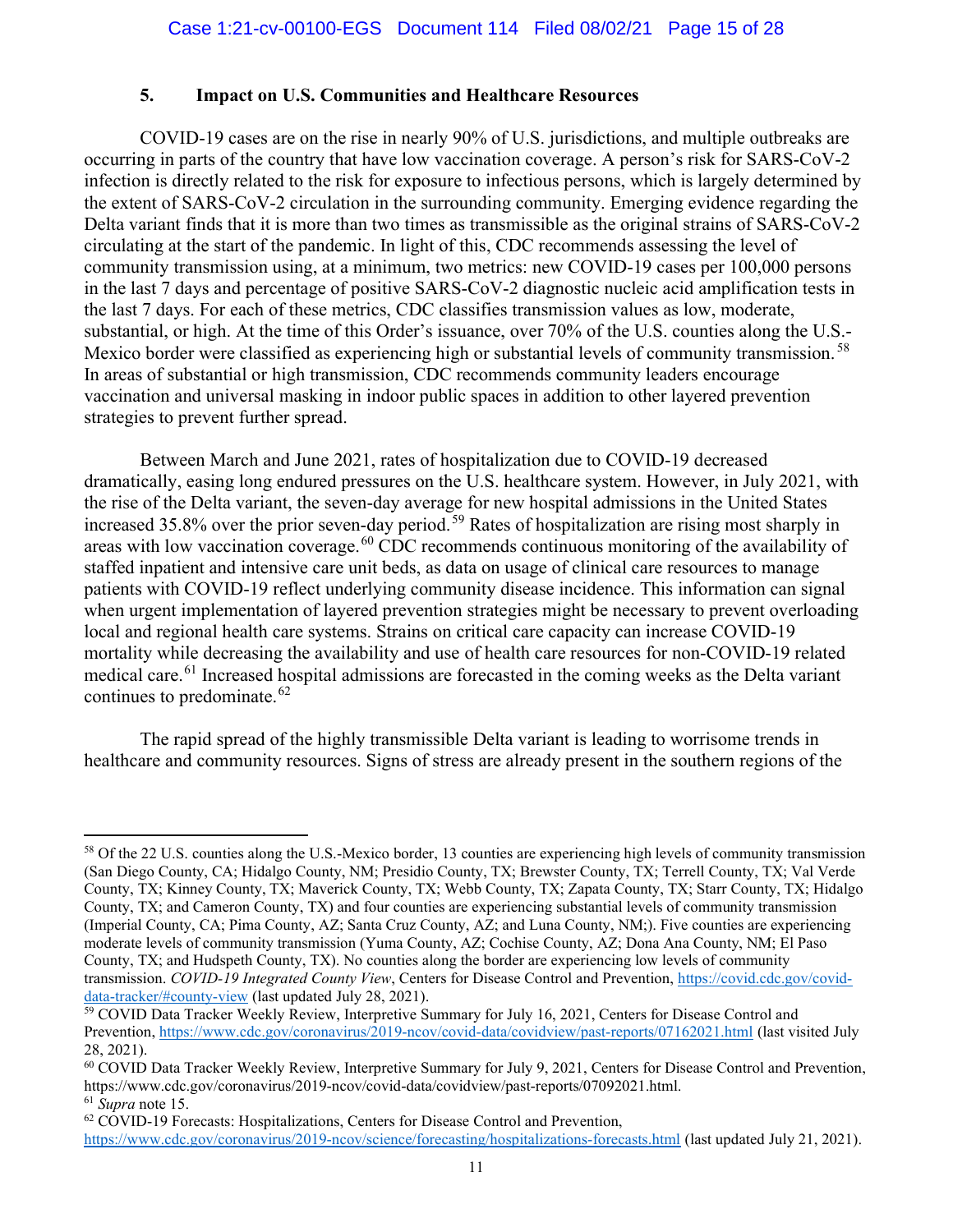United States.<sup>63</sup> Ultimately, the flow of migration directly impacts not only border communities and regions, but also destination communities and the healthcare resources of both. In light of this, the totality of the U.S. community transmission, health system capacity, and public health capacity, as well as local capacity to implement mitigation protocols, are important considerations when reassessing the need for this Order.<sup>64</sup>

## II. Public Health Reassessment

# A. Immigration Processing and Public Health Impacts

Noncitizens arriving in the United States who lack proper travel documents, whose entry is otherwise contrary to law, or who are apprehended at or near the border seeking to unlawfully enter the United States between POE are normally subject to initial immigration processing by CBP in POE facilities and U.S. Border Patrol stations. Absent CDC's issuance of an order under 42 U.S.C. § 265 directing otherwise, immigration processing takes place pursuant to Title 8 of the U.S. Code. Although some number of inadmissible noncitizens present at POE, the vast majority are encountered by CBP between POE.<sup>65</sup> Upon such encounters, Border Patrol agents conduct an initial field assessment and transport the individuals to a CBP facility for intake processing.<sup>66</sup>

CBP facilities are designed to provide this short-term intake processing and are thus spaceconstrained.<sup>67</sup> While undergoing intake processing under Title 8 at CBP facilities, noncitizens are regularly held in close proximity to one another anywhere from several hours to several days. Depending on the outcome of intake processing, a noncitizen is generally referred to the DHS' Immigration and Customs Enforcement (ICE), where they are often subject to longer-term detention<sup>68</sup>.<sup>69</sup>

Compared to CBP facilities, ICE facilities have space allocations similar to traditional long-term correctional facilities. Still, during migratory surges, capacity constraints hinder CBP and ICE operations and facilities alike. If downstream ICE operations and facilities reach capacity limits, ICE may be unable to take custody of additional noncitizens in a timely manner. When this movement of noncitizens from CBP to ICE custody is impeded or delayed, noncitizens may remain in CBP's densely populated, short-term holding facilities for much longer periods. Of note, the United States is currently experiencing such a migratory surge of noncitizens attempting to enter the country at and between POE

 $^{63}$  See COVID Data Tracker: New Hospital Admissions, https://covid.cdc.gov/covid-data-tracker/#new-hospital-admissions (last updated July 22, 2021) (showing HHS Regions 4, 6, and 9, encompassing all southern states, experiencing increased rates of new admissions of COVID-19-confirmed patients).

 $64$  See Implementation of Mitigation Strategies for Communities with Local COVID-19 Transmission, Centers for Disease Control and Prevention, https://www.cdc.gov/coronavirus/2019-ncov/community/community-mitigation.html (last visited May 6, 2021).

 $^{65}$  Fiscal year to date, 96% (1,076,242 of 1,119,204) of encounters of noncitizens occurred between POE.

<sup>66</sup> CBP facilities include POE, U.S. Border Patrol stations, and facilities managed by the Office of Field Operations.

 $67$  CBP facilities were designed for the immediate processing of persons and are statutorily designated as short-term (less than 72 hours) holding facilities. 6 U.S.C. § 211(m).

<sup>68</sup> FMU transferred to ICE custody are generally held at a Family Staging Center (FSC). Following intake processing, UC are referred to the Office of Refugee Resettlement (ORR) within HHS' Administration for Children and Families (ACF) for care.  $69$  While CBP policies regarding transfer and release decisions are the same across the Southwest Border, implementation varies based on local CBP capacity, and ICE capacity.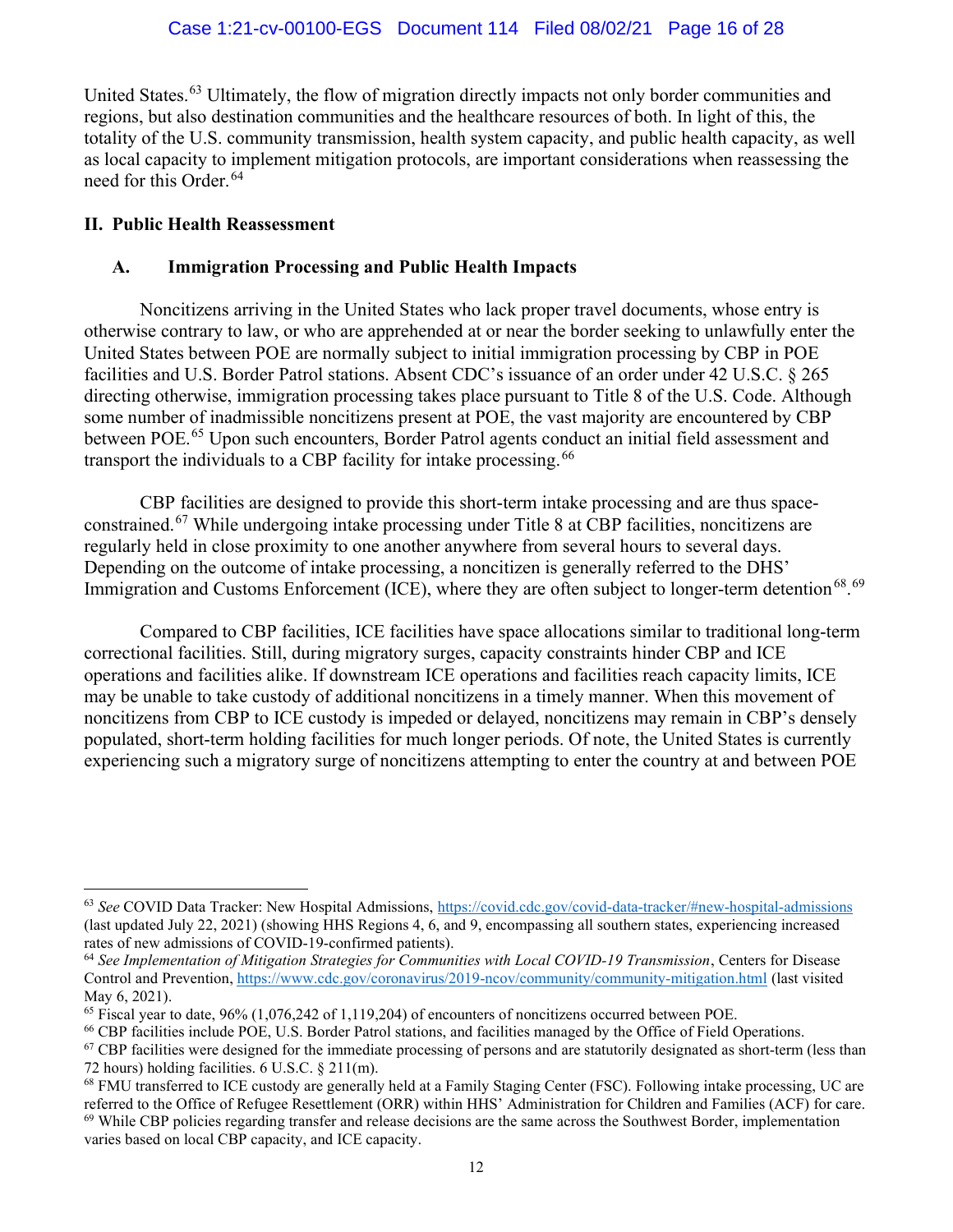at the southern border.<sup>70</sup> DHS has already recorded more encounters this fiscal year to date than the approximate 977,000 encounters in the whole of FY 2019.<sup>71</sup>

CBP has implemented a variety of mitigation efforts to prevent the spread of COVID-19 in POE and U.S. Border Patrol facilities based on the infection prevention strategy referred to as the hierarchy of controls.<sup>72</sup> CBP has invested in engineering upgrades, such as installing plexiglass dividers in facilities where physical distancing is not possible and enhancing ventilation systems. All CBP facilities adhere to CDC guidance for cleaning and disinfection. Surgical masks are provided to all persons in custody and are changed at least daily and if or when they become wet or soiled. Personal protective equipment (PPE) and guidance are regularly provided to CBP personnel. Recognizing the value of vaccination, CBP is encouraging vaccination among its workforce. All noncitizens brought into CBP custody are subject to health intake interviews, including COVID-19 screening questions and temperature checks. If a noncitizen in custody displays symptoms of COVID-19 or has a known exposure, CBP facilitates referral to the local healthcare system for testing. Finally, in the event CBP decides to release a noncitizen prior to removal proceedings, the agency has coordinated with local governments and non-governmental organizations to arrange COVID-19 testing at release.<sup>73</sup>

In addition to these mitigation measures, enhanced physical distancing and cohorting remain key to preventing transmission and spread of COVID-19, particularly in congregate settings. To address this, as the pandemic emerged, CBP greatly reduced capacity in their holding facilities. While U.S. Border Patrol facilities along the southern border currently have a non-pandemic total holding capacity of 14,553 individuals, implementation of mitigation measures led to a 50-75% reduction in holding capacity depending on the design of a given facility, resulting in COVID-constrained holding capacity of 4,706.<sup>74</sup> However, the current surge has caused CBP to exceed COVID-constrained capacity and routinely exceed its non-COVID capacity.<sup>75</sup> From July 3 to July 24, 2021, CBP encountered an average of 3,573 SA and 2,479 FMU daily, over a 21-day period, even with the CDC Order in place. This extreme population density and the resulting increased time spent in custody by noncitizens presents a serious risk of increased COVID-19 transmission in CBP facilities.

CBP faces unique challenges in implementing certain COVID-19 mitigation measures. All individuals encountered by U.S. Border Patrol must be processed in CBP facilities. Not only does this involve close and often continuing contact between CBP personnel and noncitizens, but CBP is further constrained by requirements separate noncitizens within its holding facilities according to specific

 $70$  According to data from DHS, encounters at the southern border have been rising since April 2020 due to several factors, including ongoing violence, insecurity, and famine in the Northern Triangle countries of Central America (El Salvador, Honduras, Guatemala).

 $71$  Southwest Land Border Encounters, U.S. Customs and Border Protection, available at

https://www.cbp.gov/newsroom/stats/southwest-land-border-encounters (last visited July 28, 2021).  $\frac{72}{12}$  Hierarchy of Controls, Centers for Disease Control and Prevention, available at

https://www.cdc.gov/niosh/topics/hierarchy/default.html (last visited July 6, 2021). The hierarchy of controls is used as a means of determining how to implement feasible and effective control solutions. The hierarchy is outlined as: (1) Elimination (physically remove the hazard); (2) Substitution (replace the hazard); (3) Engineering Controls (isolate people from the hazard); (4) Administrative Controls (change the way people work); and (5) PPE (protect people with Personal Protective Equipment).

<sup>73</sup> This is also true of ICE facilities.

 $74$  Similarly, the operational holding capacity for SA in ICE facilities was reduced by 30% from a regular total capacity of 56,888 beds to 39,821 beds.

<sup>75</sup> Non-COVID-19 holding capacity was exceeded as recently as July 25, 2021.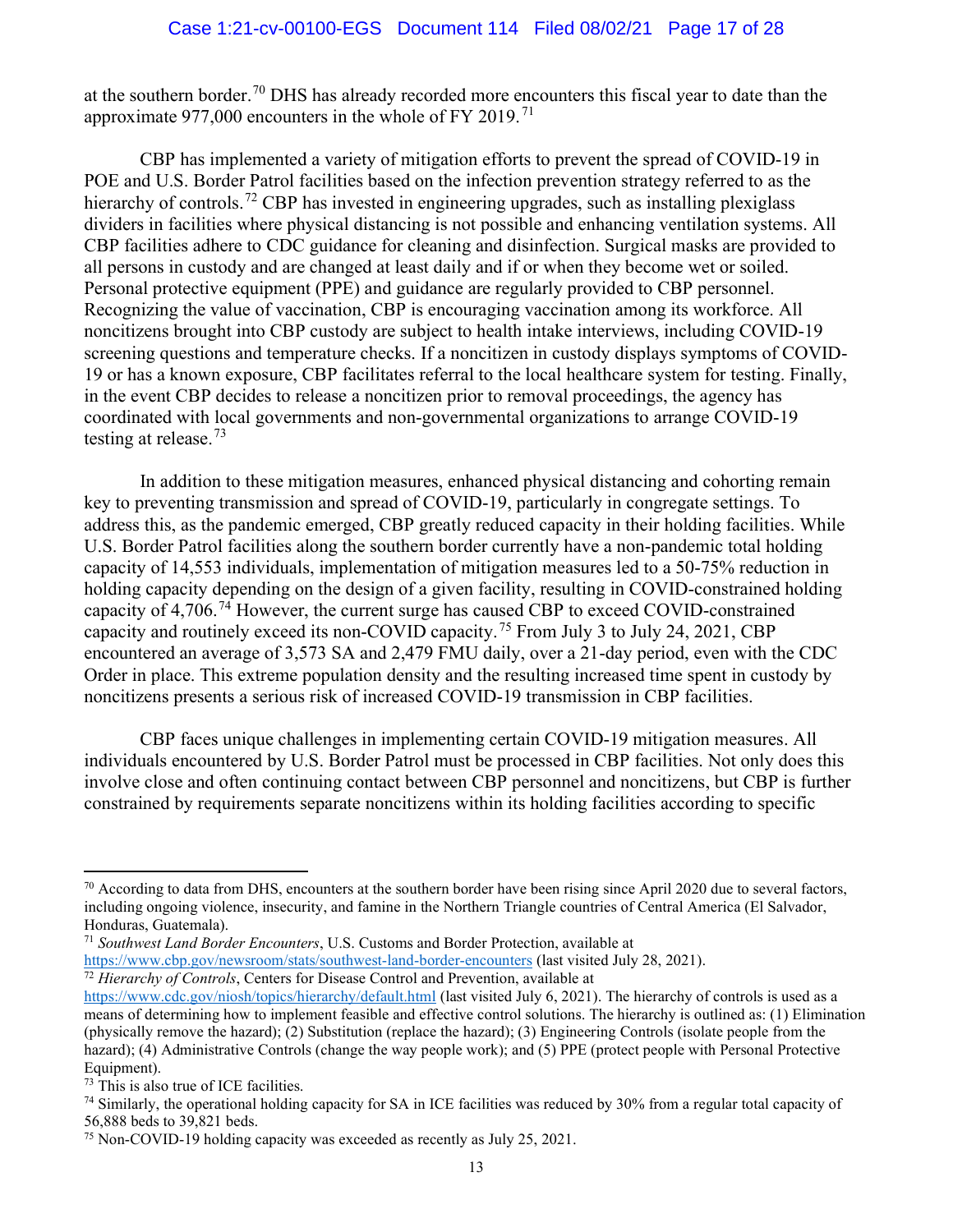permutations.<sup>76</sup> These cohorting requirements significantly complicate CBP's ability to address COVID-19-related risks, as CBP facility capacity to accommodate COVID-19 mitigation protocols may not always align with the makeup of the incoming population of noncitizens and the categorical separations required of DHS.

#### Immigration Processing under Title 8 of the U.S. Code

The vast majority of noncitizens attempting to enter the United States without proper travel documents are SA; SA account for 68% of overall CBP encounters this fiscal year as of July 26, 2021. Under normal Title 8 immigration processes, SA are transferred to ICE custody pending removal proceedings. As noted above, absent expulsions directed by an order under 42 U.S.C. § 265, SA presenting at POE or attempting entry between POE would be processed and held in CBP facilities while awaiting transfer to ICE. Generally, CBP only releases SA into U.S. communities as a last resort, due to severe overcrowding and when all possible detention options have been explored.

A smaller percentage, 23%, of noncitizens encountered by CBP are members of an FMU.<sup>77</sup> As with SA, CBP has limited capacity to hold FMU. Under Title 8, due to court-ordered restrictions that largely prohibit the long-term detention of families, FMU are generally released from DHS custody pending removal proceedings. Prior to release, some FMU are transferred from CBP custody to Family Staging Centers (FSC) operated by ICE. Only a limited number of FMU may be held in an FSC, and time in custody for an FMU is generally about 2-3 days before being released. FSC capacity is further limited by COVID-19 mitigation protocols.<sup>78</sup>

Releasing FMU to communities necessitates robust testing, vaccination where possible, and careful attention to consequence management (e.g., facilities for isolation and quarantine). DHS has partnered with state and local agencies and non-governmental organizations to facilitate COVID-19 testing of FMU upon release from CBP custody. Pursuant to these arrangements, CBP generally transports FMU to release locations where partner agencies and organizations are on-site to provide testing and facilitate consequence management. Although the implementing partners and their capacities (including for consequence management such as housing) vary, the objectives are constant. These resources, however, are limited. They are already stretched thin, and certainly not available for all FMU who would be processed under Title 8 in the absence of an order issued under 42 U.S.C. § 265. DHS has committed to supporting and, where possible, expanding these efforts, including exploring the incorporation of vaccination into this model. CDC strongly supports DHS efforts that include broadbased testing and vaccination.

#### Immigration Processing with an Order under 42 U.S.C. 265

Following the issuance of the March and October Orders, covered noncitizens apprehended at or near U.S. borders, regardless of their country of origin, generally were expelled to Mexico or Canada, whichever they entered from, via the nearest POE, or to their country of origin. Where possible, SA and

 $76$  For example, criminal cases must be held separately from administrative cases, SA must be separated by gender identity, FMU and UC must be separated from SA, and all vulnerable individuals must be protected from harm.

 $77$  Thus far this fiscal year, as of July 26, 2021.

<sup>&</sup>lt;sup>78</sup> The total capacity for these FSCs is 3,230. However, due to COVID-19 mitigation protocols and family composition limitations, current operational capacity for the FSCs is approximately 2,400. In July 2021, due to an influx of single adults at the SWB, ICE ceased intake of family units at one of the FSCs and began to transition the facility to hold single adults. With this transition, the remaining COVID-limited FSC capacity for family units is approximately 1,800. Additionally, ICE has procured 1,200 additional beds at Emergency Family Staging Centers (EFSCs); this bed space is not limited by family composition or COVID-19.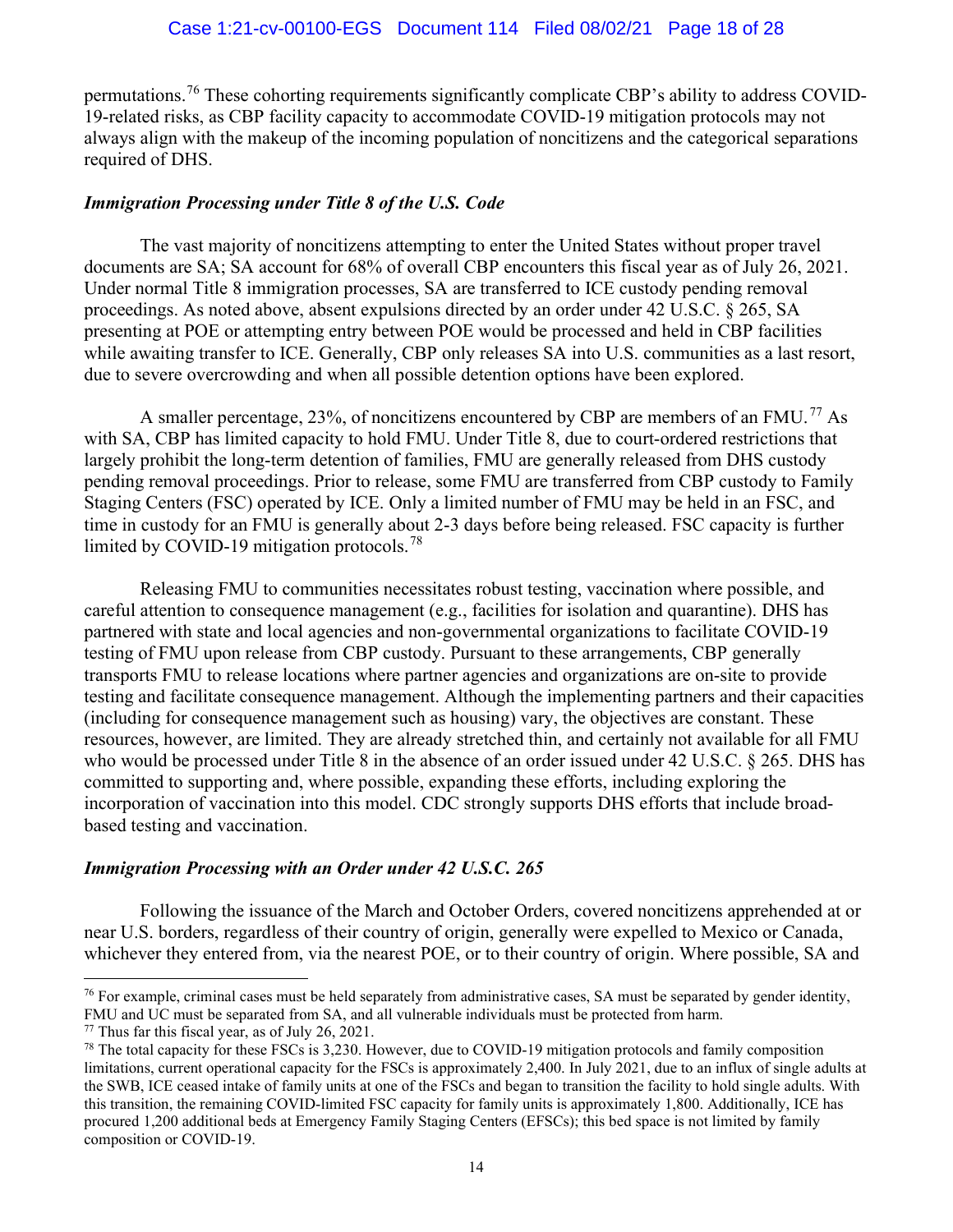FMU eligible for expulsion based on the March and October Orders have been processed pursuant to the Title 42 authority, unless a case-by-case exception was made by DHS.<sup>79</sup>

Even with the March and October Orders in place, a significant percentage of FMU were unable to be expelled pursuant to the order, given a range of factors, including, most notably, restrictions imposed by foreign governments.<sup>80</sup> For example, the Mexican government has placed certain nationality- and demographic-specific restrictions on the individuals it will accept for return via the Title 42 expulsion process. With limited exceptions, the Mexican government will only accept the return of Mexican and Northern Triangle nationals. Moreover, along sections of the border, Mexican officials refuse to accept the return of any non-Mexican family with children under the age of seven, greatly reducing DHS' ability to expel FMU. In addition, many countries impose travel requirements, including COVID-19 testing, consular interviews, and identity verification that can delay repatriation. These added requirements often make prompt expulsion a practical impossibility. Conversely, DHS continues to be able to process the majority of SA under Title 42.<sup>81</sup> In those cases where Title 42 processing is not possible, SA and FMU are instead processed pursuant to Title 8. Processing noncitizens and issuing a Notice to Appear under Title 8 processes takes approximately an hour and a half to two hours per person. Conversely, processing an individual for expulsion under the CDC order takes roughly 15 minutes and generally happens outdoors.

The March and October Orders permitted noncitizens to be promptly returned to their country of origin, rather than being transferred to ICE custody or released into the United States, resulting in noncitizens spending shorter amounts of time in custody at CBP facilities. However, as the number of noncitizens attempting to enter the United States has surged and as individuals cannot be expelled pursuant to Title 42 given the restrictions in place, the time in custody at CBP facilities has increased for SA and FMU, even with the October Order in place. As of July 29, 2021, the current average time in custody at CBP facilities for SA not subject to expulsion under the October Order is 50 hours. FMU currently spend an average of 62 hours in CBP custody prior to release or transfer to ICE. If the CDC Order were not in place, both SA and FMU time in custody would likely increase significantly.

## B. Public Health Assessment of Single Adults and Family Units

Implementation of CDC's March and October Orders significantly reduced the length of time covered noncitizen SA and FMU are held in congregate settings at POE and U.S. Border Patrol stations, as well as in the ICE facilities that subsequently hold noncitizens.<sup>82</sup> By reducing congestion in these facilities, the Orders have helped lessen the introduction, transmission, and spread of COVID-19 among border facilities and into the United States while also decreasing the risk of exposure to COVID-19 for

 $79$  Some countries have put in place limitations that make expulsion pursuant to Title 42 inapplicable. The October Order excepted covered noncitizens "who must test negative for COVID-19 before they are expelled to their home country" and several countries refuse to accept the return of SA and FMU and other individuals unless DHS first secures a negative test result for each individual to be returned. These noncitizens are thus not covered by the prior Order and thus cannot be expelled pursuant to Title 42. See 85 Fed. Reg. at 65,807.

<sup>80</sup> Only 33% of FMU encountered fiscal year to date have been expelled under Title 42 and this percentage has fallen over time. In June 2021, only 14% of FMU were expelled under Title 42, an average of approximately 300 per day.

 $81$  Fiscal year to date,  $89\%$  of SA have been expelled under Title 42. This percentage has fallen slightly as the constraints on expelling individuals have increased. In June 2021, 82% of SA were expelled under Title 42, an average of over 3,000 per day.

<sup>&</sup>lt;sup>82</sup> For example, when processing noncitizens under Title 8, prior to referral to ICE or release into the community, CBP generally issues the noncitizen a "Notice to Appear" (also called an I-862), which is a charging document that initiates removal proceedings against the noncitizen and may include a court date or direct the noncitizen to report to an ICE office to receive a court date.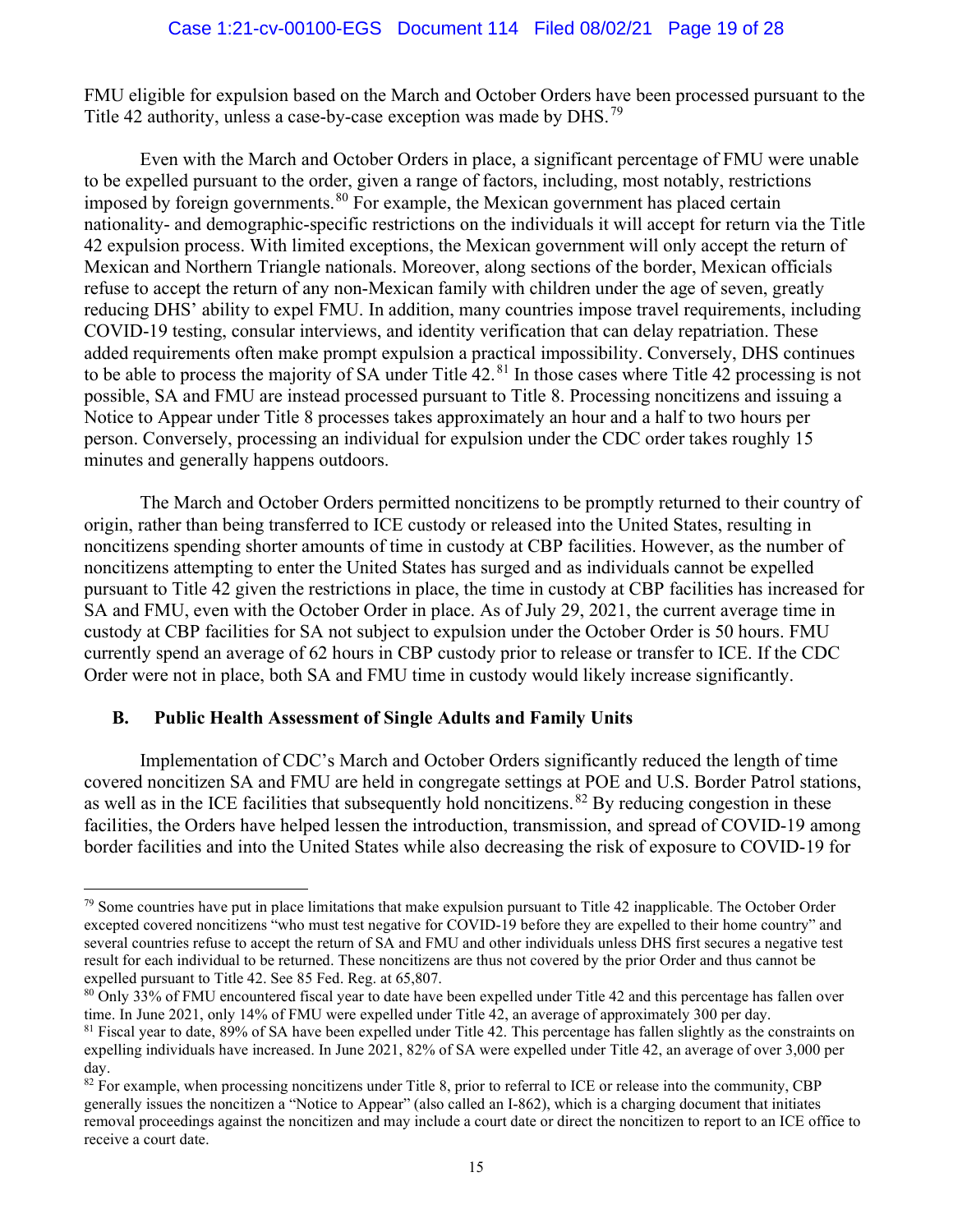DHS personnel and others in the facilities. Implementation of the Orders has mitigated the potential erosion of DHS operational capacity due to COVID-19 outbreaks. The reduction in the number of SA and FMU held in these congregate settings continues to be a necessary mitigation measure as DHS moves towards the resumption of normal border operations.

The availability of testing, vaccination, and other mitigation measures  $83$  at migrant holding facilities must also be considered. While downstream ICE facilities may have greater ability to provide these measures, CBP cannot appropriately execute consequence management measures to minimize spread or transmission of COVID-19 within its facilities. Space constraints, for example, preclude implementation of cohorting and consequence management such as quarantine and isolation. Covered noncitizens housed in congregate settings who may be infected with COVID-19 may ultimately increase community transmission rates in the United States, especially among susceptible populations (i.e., nonimmune, under-vaccinated, and non-vaccinated persons). Mitigation measures, especially testing and vaccination, must be considered for the noncitizens being held, as well as for facility personnel. On-site COVID-19 testing for noncitizens at CBP holding facilities is very limited and the majority of testing takes place off-site. For example, if a noncitizen is transported to a community healthcare facility for medical care, testing is provided based on local protocols. Once transferred to ICE custody, testing for SA and FMU is more widely available.

Although COVID-19-related healthcare resources have substantially improved since the October Order was issued, emerging variants and the potential for a future vaccine-resistant variant mean the possible impacts on U.S. communities and local healthcare resources in the event of a COVID-19 outbreak at CBP facilities cannot be ignored. The introduction, transmission, and spread of SARS-CoV-2—including its variants—among covered noncitizens during processing and holding at congregate CBP settings remain a significant concern to the noncitizens, CBP personnel, as well as the community at large in light of transmission to unvaccinated individuals and the potential for breakthrough cases. Of particular note, POE and U.S. Border Patrol stations are ill-equipped to manage an outbreak and these facilities are heavily reliant on local healthcare systems for the provision of more extensive medical services to noncitizens.<sup>84</sup> Transfers to local healthcare systems for care could strain local or regional healthcare resources. Reliance on healthcare resources in border and destination communities may increase the pressure on the U.S. healthcare system and supply chain during the current public health emergency.<sup>85</sup> Of note, hospitalization rates are once again soaring nationally as the Delta variant spreads and the vaccination rate of the public lags. Ensuring the continued availability of healthcare resources is a critical component of the federal government's overall public health response to COVID-19.

Given the nature of COVID-19, there is no zero-risk scenario, particularly in congregate settings and with variants as transmissible as that of Delta in high circulation in the country. The ongoing pandemic presents complex and dynamic challenges relating to public health that limit DHS' ability to process noncitizens safely under normal Title 8 procedures. Processing a noncitizen under Title 8 can

 $83$  See Interim Guidance on Management of Coronavirus Disease 2019 (COVID-19) in Correctional and Detention Facilities, Centers for Disease Control and Prevention, https://www.cdc.gov/coronavirus/2019-ncov/community/correctiondetention/guidance-correctional-detention.html#correctional-facilities (last visited July 28, 2021).

<sup>&</sup>lt;sup>84</sup> See CBP Directive No. 2210-004, U.S. Customs and Border Protection,

https://www.cbp.gov/sites/default/files/assets/documents/2019-Dec/CBP\_Final\_Medical\_Directive\_123019.pdf (Dec. 30, 2019). Many of the U.S. Border Patrol stations and POE facilities are located in remote areas and do not have ready access to local healthcare systems (which typically serve small, rural populations and have limited resources). 85 Fed. Reg. 56424, 56433. See also Abubakar I, Aldridge RW, Devakumar D, et al. The UCL-Lancet Commission on Migration and Health: the health of a world on the move. Lancet. 2018;392(10164):2606-2654. doi:10.1016/S0140-6736(18)32114-7.

<sup>85</sup> See COVID-19 State Profile Report - Combined Set, HealthData.gov, https://healthdata.gov/Community/COVID-19-State-Profile-Report-Combined-Set/5mth-2h7d (last updated July 28, 2021).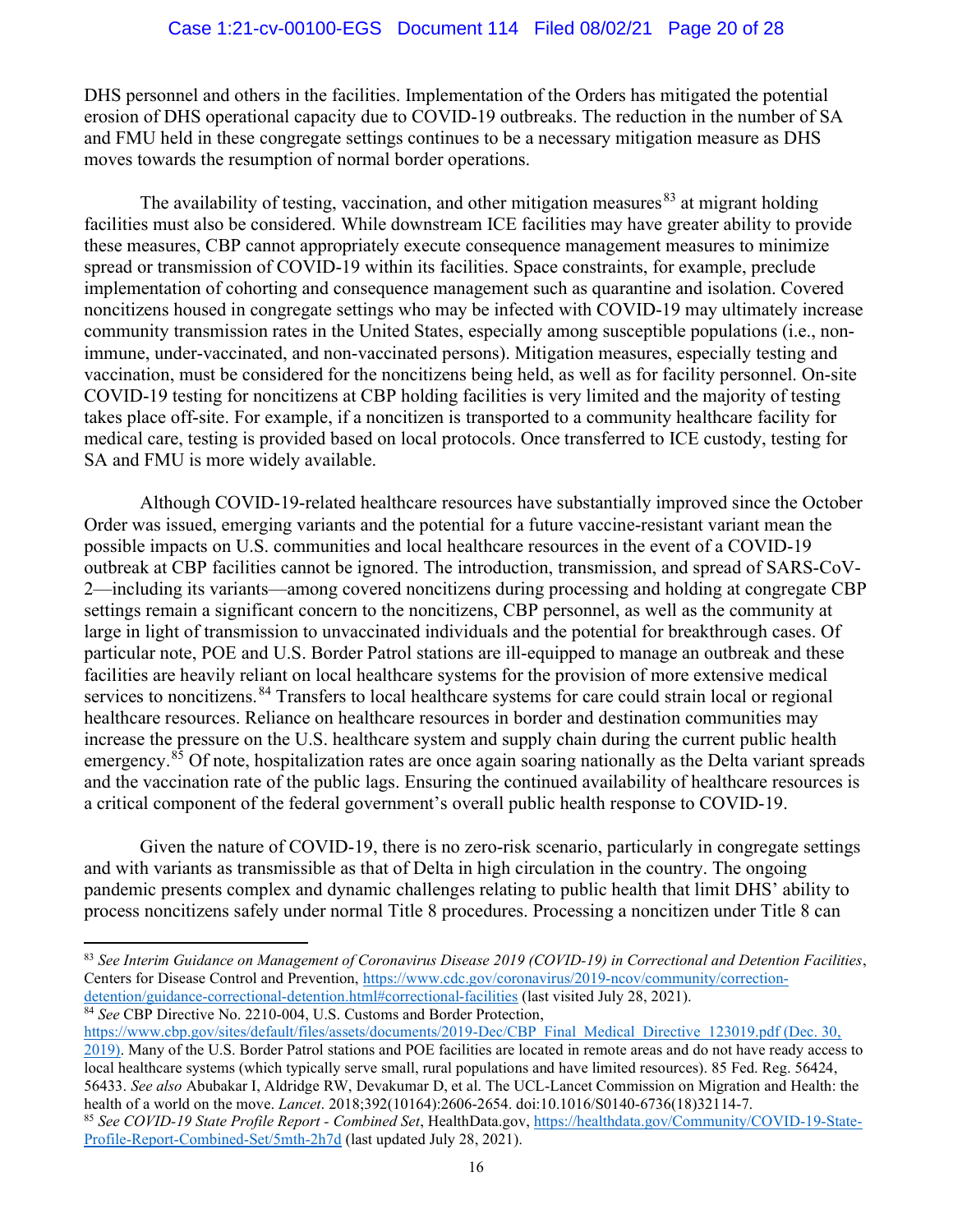take up to eight times as long as processing a noncitizen under Title 42. Importantly, longer processing times result in longer exposure times to a heightened risk of COVID-19 transmission for both noncitizens and CBP personnel. Amid the ongoing migrant surge, both the COVID-19-reduced capacity and higher non-COVID holding capacity limits have been exceeded in CBP facilities. Complete termination of any order under 42 U.S.C. § 265 would increase the number of noncitizens requiring processing under Title 8, resulting in severe overcrowding and a high risk of COVID-19 transmission among those held in the facilities and the CBP workforce, ultimately burdening the local healthcare system.<sup>86</sup>

All of this is of particular concern as the Delta variant continues to drive an increase in COVID-19 cases. While scientists learn more about Delta and other emerging variants, rigorous and increased compliance with public health mitigation strategies is essential to protect public health.<sup>87</sup> Reducing the further introduction, transmission, and spread of these variants and future variants of concern into the United States is key to defeating COVID-19. CDC has concluded that SA and FMU should continue to be subject to the Order at this time pending further improvements in the public health situation.

## C. Comparison to Unaccompanied Noncitizen Children

As discussed in the July Exception, UC are differently situated than SA and FMU. The Government has greater ability to care for UC while implementing appropriate COVID-19 mitigation measures. ORR has established a robust network of care facilities that provide testing and medical care and institute COVID-19 mitigation protocols, including vaccination for personnel and eligible UC. In light of these considerations, there is very low likelihood that processing UC in accordance with existing Title 8 procedures will result in undue strain on the U.S. healthcare system or healthcare resources. Moreover, UC released to a vetted sponsor or placed in a temporary or licensed ORR shelter do not pose a significant level of risk for COVID-19 spread into the community. UC are released only after having undergone testing, quarantine and/or isolation, and vaccination when possible, and their sponsors are provided with appropriate medical and public health direction. CDC thus finds that, at this time,<sup>88</sup> there is appropriate infrastructure in place to protect the children, caregivers, and local and destination communities from elevated risk of COVID-19 transmission. CDC believes the COVID-19-related public health concerns associated with UC introduction can be adequately addressed without UC being subject to this Order. As outlined in the July Exception and incorporated herein, CDC is fully excepting UC from this Order. The number of UC entering the United States is smaller than both the number of  $SA^{89}$ and of FMU. Whereas UC can be excepted from the Order without posing a significant public health risk, the same is not true of SA and FMU, as described above.

## D. Summary of Findings

Upon review of the various public health factors outlined above and in consideration of the circumstances at DHS facilities, it is CDC's assessment that suspending the right to introduce covered noncitizen SA and FMU who would otherwise be held at POE and U.S. Border Patrol stations remains

<sup>86</sup> Throughout the course of the COVID-19 pandemic, CDC has observed numerous outbreaks in similar congregate settings. See FAQs for Correctional and Detention Facilities, Centers for Disease Control and Prevention,

https://www.cdc.gov/coronavirus/2019-ncov/community/correction-detention/faq.html (last visited Apr. 15, 2021). <sup>87</sup> About Variants of the Virus that Causes COVID-19, Centers for Disease Control and Prevention,

https://www.cdc.gov/coronavirus/2019-ncov/transmission/variant.html (last updated Apr. 2, 2021). <sup>88</sup> This situation could change based on an increased influx of UC, changes in COVID-19 infection dynamics among UC, or

unforeseen reductions in housing capacity.

<sup>&</sup>lt;sup>89</sup> Note, the total number of SA encounters may include repeat encounters with SA who attempt entry again following expulsion.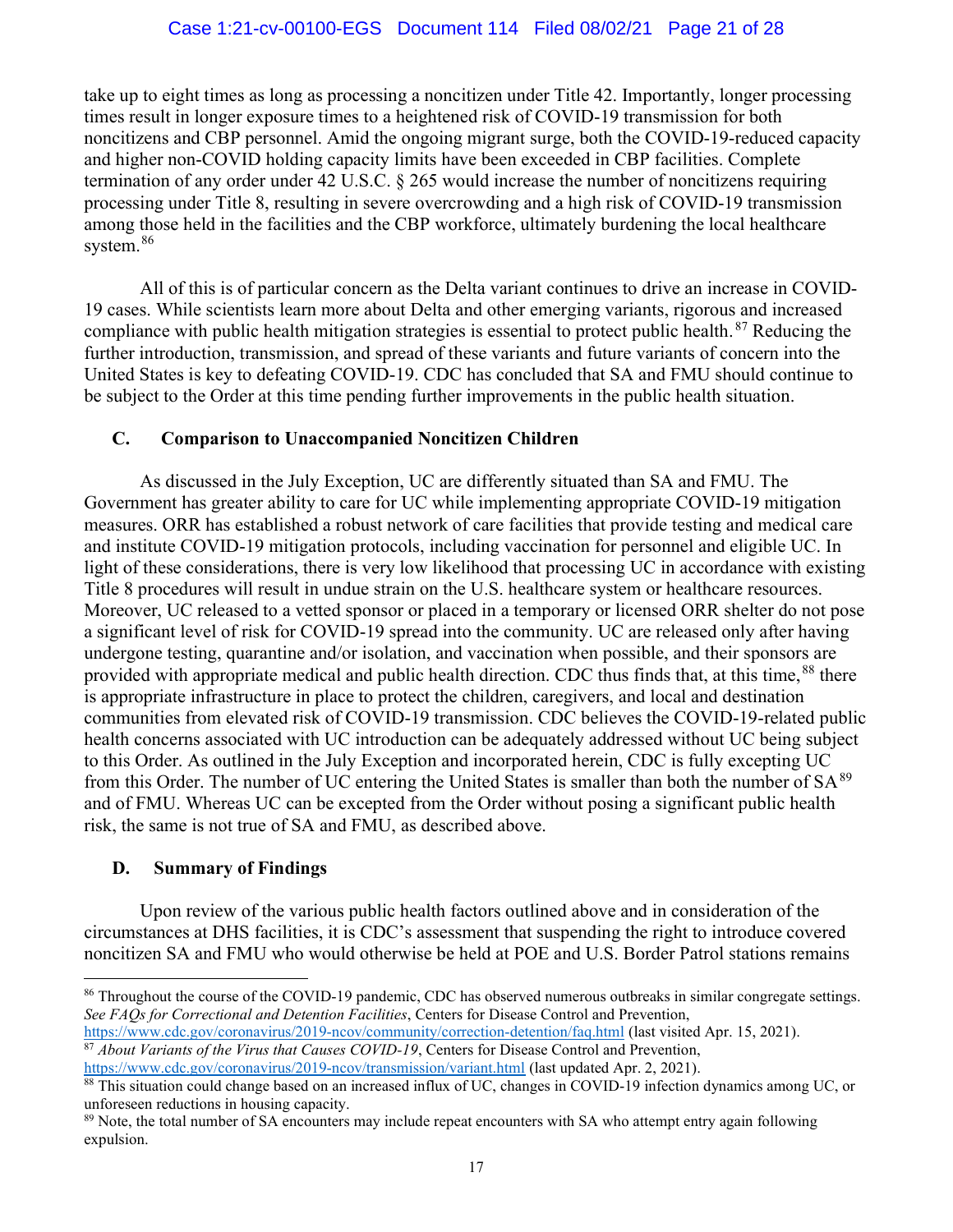necessary as the United States continues to combat the COVID-19 public health emergency. In making this determination, CDC has considered various possible alternatives (including but not limited to terminating the application of an order under 42 U.S.C. § 265 for some or all SA and FMU, modifying the availability of exceptions for individual SA and FMU in an order under 42 U.S.C. § 265, and reissuing an order under 42 U.S.C. § 265 for some or all UC); but for the reasons discussed herein, CDC finds that the continued suspension of the right to introduce SA and FMU under the terms set forth herein, combined with the exception for UC, is appropriate at this time. This temporary suspension pending further improvements in the public health situation and greater ability to implement COVID-19 mitigation measures in migrant holding facilities will slow the influx of noncitizens into environments at higher risk for COVID-19 transmission and spread.

DHS has indicated a commitment to restoring border operations in a manner that complies with applicable COVID-19 mitigation protocols while also accounting for other public health and humanitarian concerns. In light of available mitigation measures, and with DHS' pledge to expand capacity in a COVID-safe manner similar to expansions undertaken by HHS and ORR to address UC influx, CDC believes that the gradual resumption of normal border operations under Title 8 is feasible. With careful planning, this may be initiated in a stepwise manner that complies with COVID-19 mitigation protocols. HHS and CDC intend to support DHS in this effort and continues to work with DHS to provide technical guidance on COVID-19 mitigation strategies for their unique facilities and populations.<sup>90</sup> CDC understands that DHS intends to continue exercising case-by-case exceptions for individual SA and FMU based on a totality of the circumstances as CDC transitions away from this Order. CDC is also providing an additional exception to permit DHS to except noncitizens participating in a DHS-approved program that incorporates pre-processing COVID-19 testing in Mexico of the noncitizens, prior to their safe and orderly entry to the U.S. via ports of entry. Based on the incorporation of relevant COVID-19 mitigation measures in such programs, in consultation with CDC, CDC believes such an exception is consistent with its legal authorities and in the public health interest.

## II. Legal Basis for this Order under Sections 362 and 365 of the Public Health Service Act and 42 C.F.R. § 71.40

CDC is issuing this Order pursuant to sections 362 and 365 of the Public Health Service Act (42 U.S.C. §§ 265, 268) and the implementing regulation at 42 C.F.R. § 71.40. In accordance with these authorities, the CDC Director is permitted to prohibit, in whole or in part, the introduction into the United States of persons from designated foreign countries (or one or more political subdivisions or regions thereof) or places, only for such period of time that the Director deems necessary to avert the serious danger of the introduction of a quarantinable communicable disease, by issuing an Order in which the Director determines that:

(1) By reason of the existence of any quarantinable communicable disease in a foreign country (or one or more political subdivisions or regions thereof) or place there is serious danger of the introduction of such quarantinable communicable disease into the United States; and

<sup>90</sup> CDC has advised DHS on best practices with regard to testing noncitizens at the point they are released to U.S. communities to await further immigration proceedings. In addition to enforcing physical distancing (as practicable), maskwearing, and testing for both noncitizens and personnel alike in POE and U.S. Border Patrol stations, CDC advises vaccination of DHS/CBP personnel to further reduce the risk of COVID-19 introduction, transmission, and spread in facilities and communities and protect the federal workforce. Widespread vaccination of federal employees and other personnel in congregate settings at POE and U.S. Border Patrol stations is another layer of the strategy that will lead to the normalization of border operations.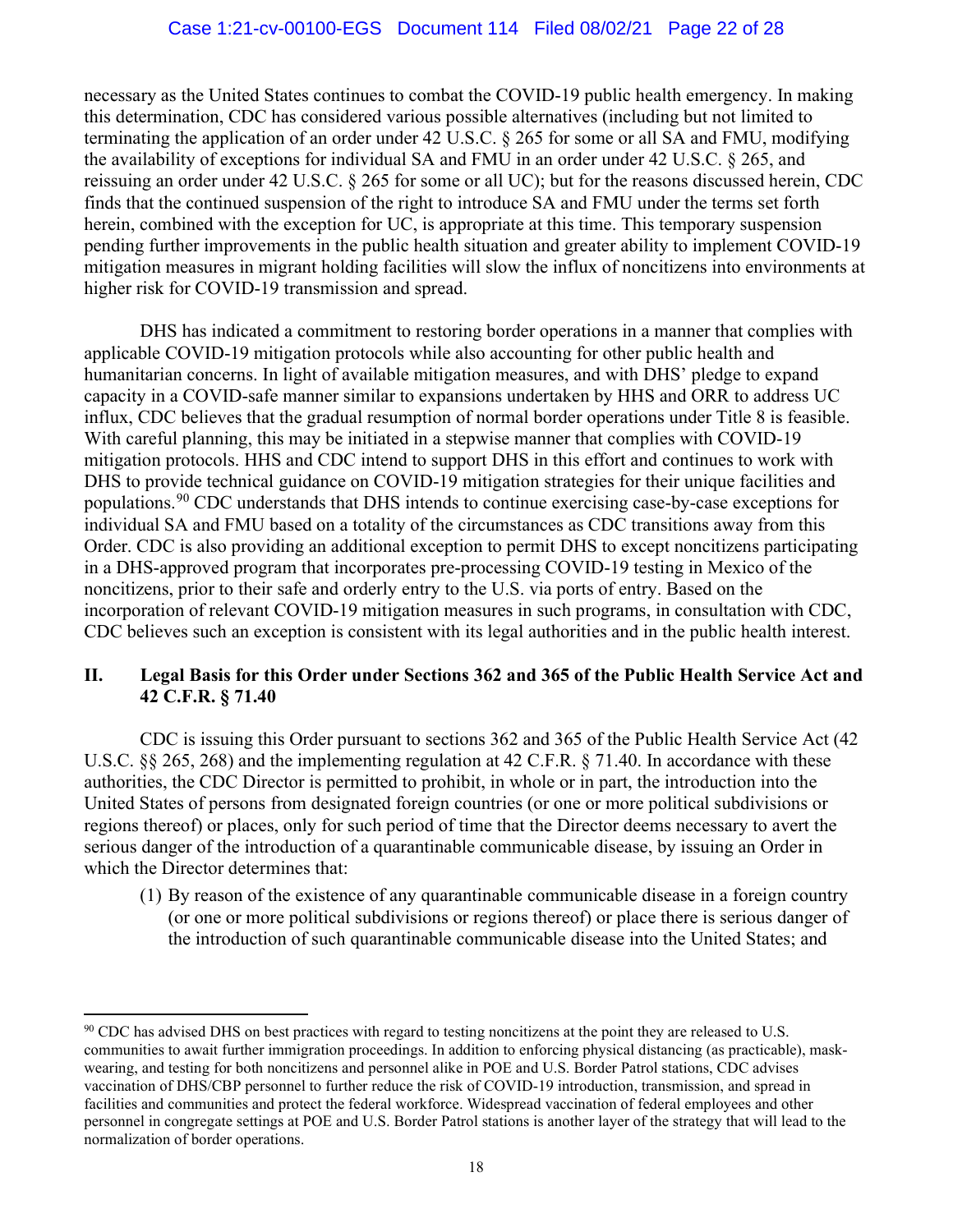(2) This danger is so increased by the introduction of persons from such country (or one or more political subdivisions or regions thereof) or place that a suspension of the right to introduce such persons into the United States is required in the interest of public health.<sup>91</sup>

CDC has authority under Section 362 and the implementing regulation to issue this Order to mitigate the further spread of COVID-19 disease, especially as the need to prevent proliferation of COVID-19 disease related to SARS-CoV-2 virus variants is heightened while vaccination efforts continue. Section 362 and the implementing regulation provide the Director with a public health tool to suspend introduction of persons not only to prevent the introduction of a quarantinable communicable disease, but also to aid in continued efforts to mitigate spread of that disease.<sup>92</sup>

The term "introduction into the United States" is defined in 42 C.F.R. § 71.40 as "the movement of a person from a foreign country (or one or more political subdivisions or regions thereof) or place, or series of foreign countries or places, into the United States so as to bring the person into contact with persons or property in the United States, in a manner that the Director determines to present a risk of transmission of a quarantinable communicable disease to persons, or a risk of contamination of property with a quarantinable communicable disease, even if the quarantinable communicable disease has already been introduced, transmitted, or is spreading within the United States." 42 C.F.R. § 71.40(b)(1). Similarly, the term "serious danger of the introduction of such quarantinable communicable disease into the United States" is defined as, "the probable introduction of one or more persons capable of transmitting the quarantinable communicable disease into the United States, even if persons or property in the United States are already infected or contaminated with the quarantinable communicable disease." 42 C.F.R. § 71.40(b)(3).

In promulgating § 71.40, CDC and HHS noted that "'introduction' does not necessarily conclude the instant that a person first steps onto U.S. soil. The introduction of a person into the United States can occur not only when a person first steps onto U.S. soil, but also when a person on U.S. soil moves further into the United States, and begins to come into contact with persons or property in ways that increase the risk of transmitting the quarantinable communicable disease."<sup>93</sup> This language recognizes that many quarantinable communicable diseases, including COVID-19, may be spread by infected individuals who are asymptomatic and therefore unaware that they are capable of transmitting the disease. Even when a communicable disease is already circulating within the United States, prevention and mitigation of continued transmission of the virus is nevertheless a key public health measure. In this case, although COVID-19 has already been introduced and is spreading within the United States, this Order serves as an important disease-mitigation tool to protect public health. This is particularly true as new variants of the virus continue to emerge. By continuing to suspend the introduction of persons from foreign countries into the United States, this Order will help minimize the spread of variants and their ability to accelerate disease transmission.

Section 71.40(b)(2) defines "[p]rohibit, in whole or in part, the introduction into the United States of persons" in Section 362 as "to prevent the introduction of persons into the United States by suspending any right to introduce into the United States, physically stopping or restricting movement into the United States, or physically expelling from the United States some or all of the persons." See also 42 U.S.C. § 265 (authorizing the prohibition when the danger posed by the communicable disease "is so increased by the introduction of persons from such country . . . or place that a suspension of the

<sup>91</sup> 42 U.S.C. § 265; 42 CFR 71.40.

<sup>&</sup>lt;sup>92</sup> 85 Fed. Reg. 56424 at 56425-26.

<sup>93</sup> *Id.* at 56425.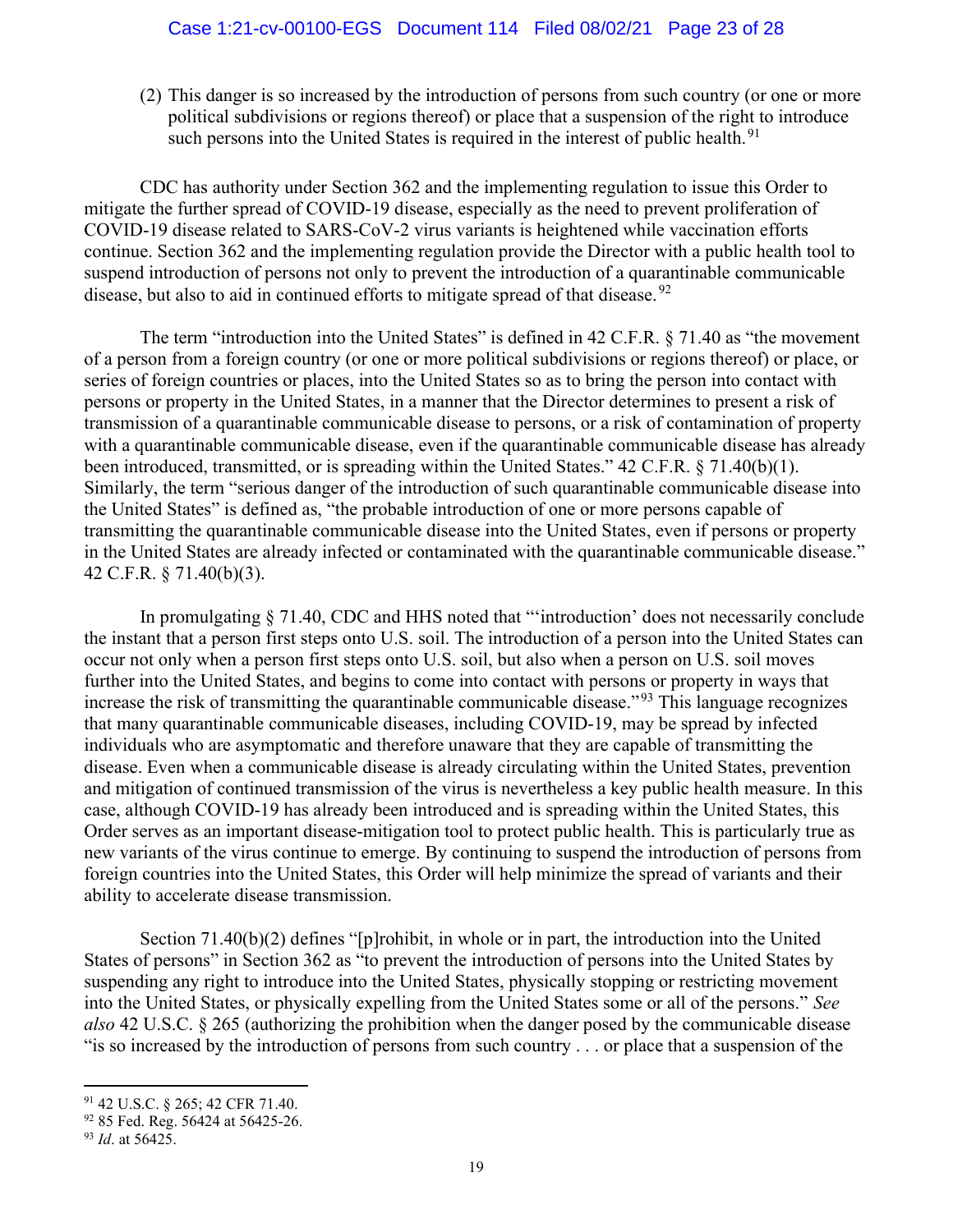right to introduce such persons into the United States is required in the interest of public health"). Pursuant to that provision, this Order permits expulsion of persons covered by it, as did the prior Orders issued under this authority.<sup>94</sup> CDC recognizes that expulsion is an extraordinary action but, as explained in the Final Rule, the power to expel is critical where neither HHS/CDC, nor other Federal agencies, nor state or local governments have the facilities and personnel necessary to quarantine, isolate, or conditionally release the number of persons who would otherwise increase the serious danger of the introduction of a quarantinable communicable disease into the United States.<sup>95</sup> In those situations, the rapid expulsion of persons from the United States may be the most effective public health measure that HHS/CDC can implement within the finite resources of HHS/CDC and its Federal, State, and local partners.<sup>96</sup>

As stated in the Final Rule for 42 C.F.R. § 71.40, CDC "may, in its discretion, consider a wide array of facts and circumstances when determining what is required in the interest of public health in a particular situation . . . includ[ing]: the overall number of cases of disease; any large increase in the number of cases over a short period of time; the geographic distribution of cases; any sustained (generational) transmission; the method of disease transmission; morbidity and mortality associated with the disease; the effectiveness of contact tracing; the adequacy of state and local healthcare systems; and the effectiveness of state and local public health systems and control measures." <sup>97</sup> Other factors noted in the Final Rule are the potential for disease spread among persons held in congregate settings, specifically during processing and holding at CBP facilities, and the potential for disease spread to the community at large.<sup>98</sup>

As stated in 42 C.F.R. § 71.40, this Order does not apply to U.S. citizens, U.S. nationals, lawful permanent residents, members of the armed forces of the United States and associated personnel if the Secretary of Defense provides assurance to the Director that the Secretary of Defense has taken or will take measures such as quarantine or isolation, or other measures maintaining control over such individuals, to prevent the risk of transmission of the quarantinable communicable disease into the United States, and U.S. government employees or contractors on orders abroad, or their accompanying family members who are on their orders or are members of their household, if the Director receives assurances from the relevant head of agency and determines that the head of the agency or department has taken or will take measures such as quarantine or isolation, to prevent the risk of transmission of a quarantinable communicable disease into the United States.<sup>99</sup>

In addition, this Order does not apply to those classes of persons excepted by the CDC Director. Including exceptions in the Order is consistent with Section 362 and 42 C.F.R. § 71.40, which permit the prohibition of introduction into the United States to be "in whole or in part." As explained in the Final Rule for section 71.40, this language is intended to allow the Director to narrowly tailor the use of the authority to what is required in the interest of public health.<sup>100</sup> Pursuant to this capability, CDC is therefore excepting specific categories of persons from the Order, as described herein.

<sup>94</sup> See id. at 56425, 56433.

 $95$  *Id.* at 56425, 56445-46.

<sup>&</sup>lt;sup>96</sup> *Id.* at 56425.

 $97$  *Id.* at 56444.

 $98$  *Id.* at 56434. Strain on healthcare systems was also cited as a factor in the Final Rule, specifically the additional strain that noncitizen migrant healthcare needs may place on already overburdened systems; the Final Rule described the reduction of this strain as a result of CDC's previously issued orders. Id. at 56431.

<sup>99</sup> 42 CFR 71.40(e) and (f).

<sup>100</sup> 85 Fed. Reg. 56424, 56444.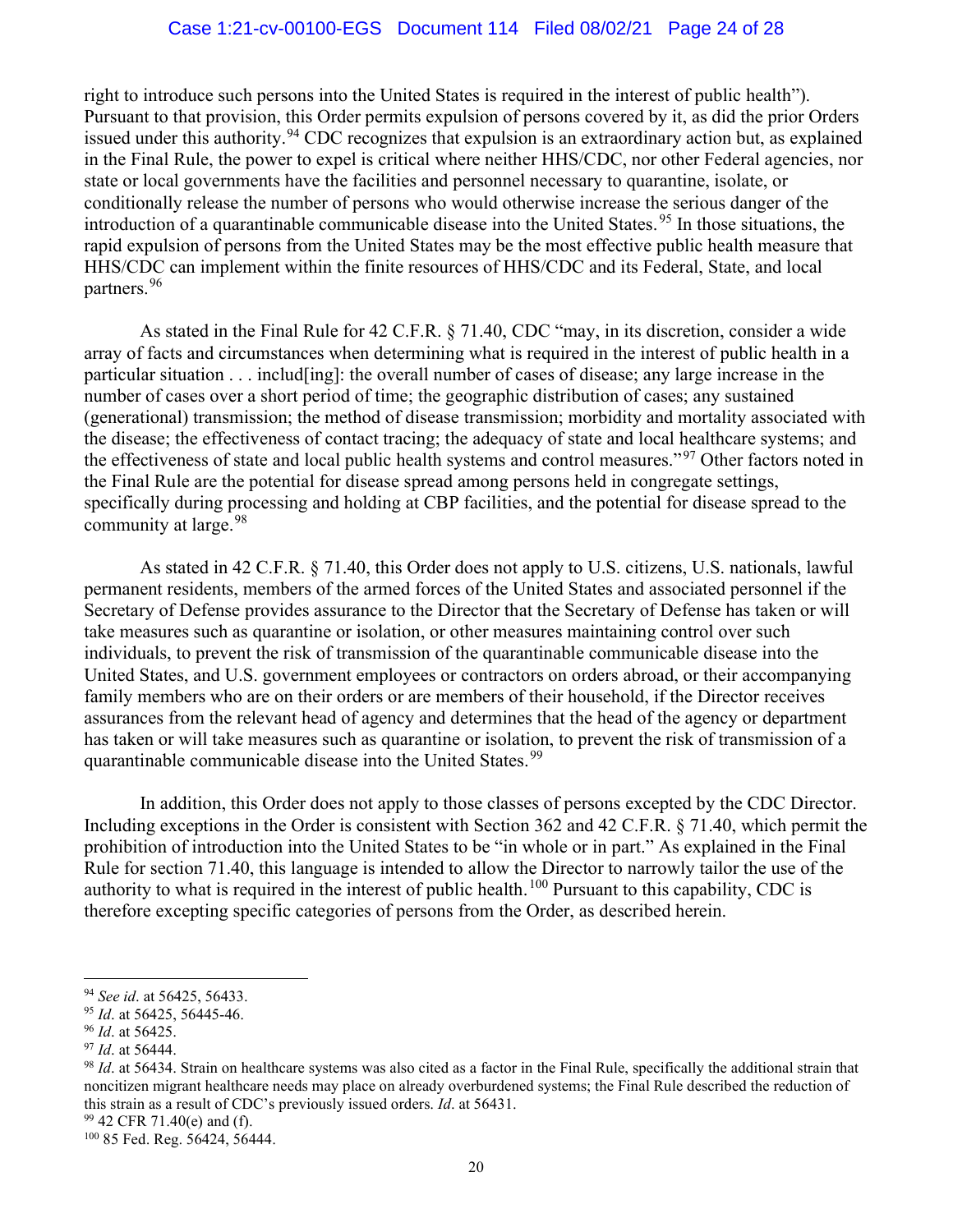As required by Section 362, this Order will be in effect only for as long as it is needed to avert the serious danger of the introduction, transmission, and spread of COVID-19 into the United States and will be terminated when the continuation of the Order is no longer necessary to protect the public health. Finally, as directed by 42 C.F.R. § 71.40(c), the Order sets out the following:

- (1) The foreign countries (or one or more political subdivisions or regions thereof) or places from which the introduction of persons is being prohibited;
- (2) The period of time or circumstances under which the introduction of any persons or class of persons into the United States is being prohibited;
- (3) The conditions under which that prohibition on introduction will be effective, in whole or in part, including any relevant exceptions that the Director determines are appropriate;
- (4) The means by which the prohibition will be implemented; and
- (5) The serious danger posed by the introduction of the quarantinable communicable disease in the foreign country or countries (or one or more political subdivisions or regions thereof) or places from which the introduction of persons is being prohibited.

#### III. Issuance and Implementation of Order

Based on the foregoing public health reassessment, I hereby issue this Order pursuant to Sections 362 and 365 of the Public Health Service (PHS) Act, 42 U.S.C. §§ 265, 268, and their implementing regulations under 42 CFR part 71,<sup>101</sup> which authorize the CDC Director to suspend the right to introduce persons into the United States when the Director determines that the existence of a quarantinable communicable disease in a foreign country or place creates a serious danger of the introduction of such disease into the United States and the danger is so increased by the introduction of persons from the foreign country or place that a temporary suspension of the right of such introduction is necessary to protect public health. This Order hereby replaces and supersedes the Order Suspending the Right to Introduce Certain Persons from Countries Where a Quarantinable Communicable Disease Exists, issued on October 13, 2020 (October Order)<sup>102</sup> and affirms and incorporates the exception for UC published in the July Exception, such that UC are excepted from this Order.<sup>103</sup>

This Order addresses the current status of the COVID-19 public health emergency and ongoing public health concerns, including virus transmission dynamics, viral variants, mitigation efforts, the public health risks inherent to high migration volumes, low vaccination rates among migrants, and crowding of immigration facilities. In making this determination, I have considered myriad facts, including the congregate nature of border facilities and the high risk for COVID-19 outbreaks – especially now with the predominant, more transmissible Delta variant – presented following the introduction of an infected person, as well as the benefits of reducing such risks. I have also considered epidemiological information, including the viral transmissibility and asymptomatic transmission of COVID-19, the epidemiology and spread of SARS-CoV-2 variants, the morbidity and mortality associated with the disease for individuals in certain risk categories, as well as public health concerns with crowding at border facilities and resultant risk of transmission of additional quarantinable communicable diseases. I am issuing this Order to preserve the health and safety of U.S. citizens, U.S. nationals, and lawful permanent residents, and personnel and noncitizens in POE and U.S. Border Patrol

<sup>&</sup>lt;sup>101</sup> Control of Communicable Diseases; Foreign Quarantine: Suspension of the Right to Introduce and Prohibition of Introduction of Persons into United States from Designated Foreign Countries or Places for Public Health Purposes, 85 Fed. Reg. 56424 (Sept. 11, 2020); 42 CFR 71.40.

 $102$  Supra note 4.

 $103$  Supra note 3.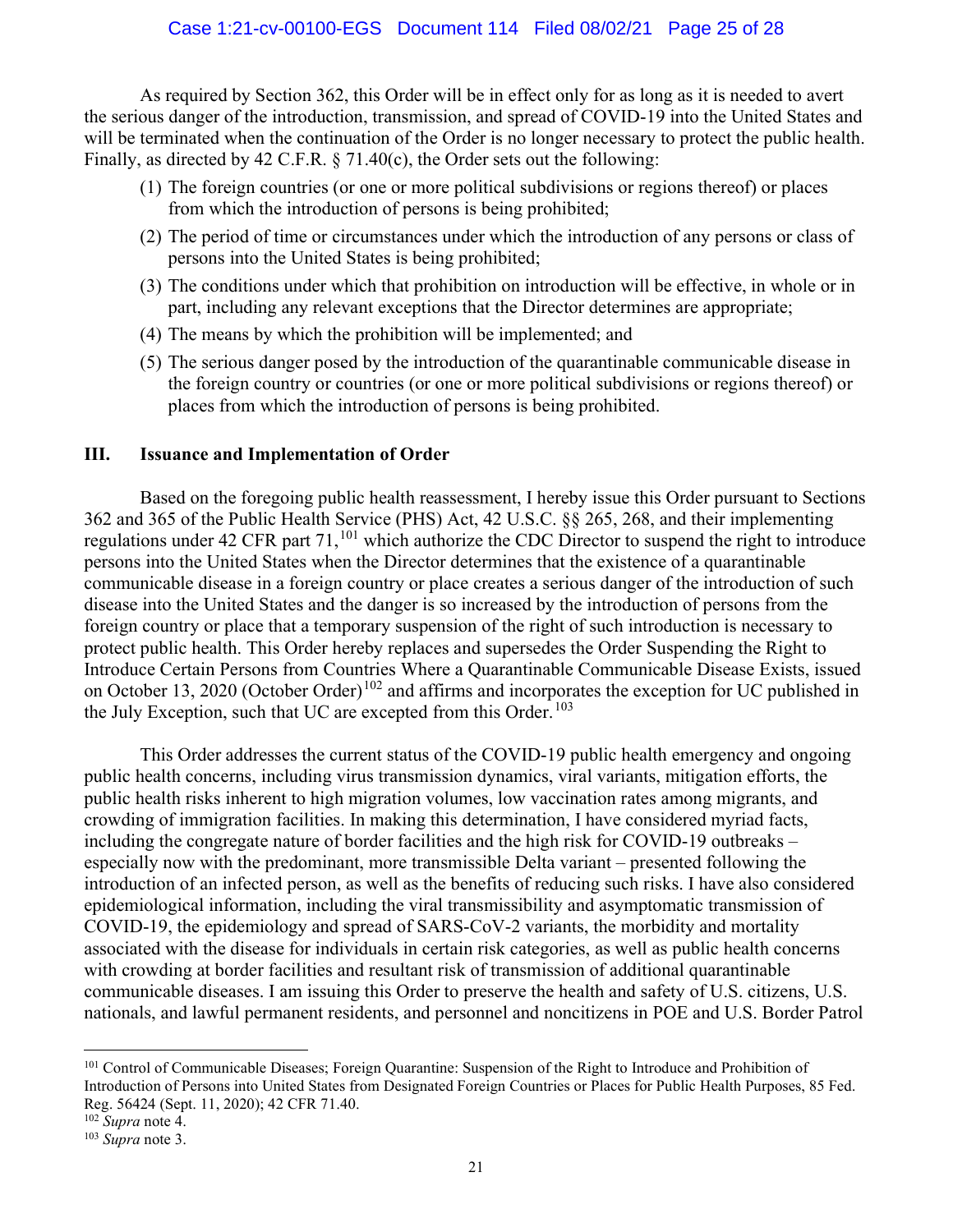stations by reducing the introduction, transmission, and spread of the virus that causes COVID-19, including new and existing variants, in congregate settings where covered noncitizens would otherwise be held while undergoing immigration processing, including at POE and U.S. Border Patrol stations at or near the U.S. land and adjacent coastal borders.

Based on an assessment of the current COVID-19 epidemiologic landscape and the U.S. government's ongoing efforts to accommodate UC, CDC does not find public health justification for this Order to apply with respect to UC, as outlined in the July Exception. Although CDC finds that, at this time, this Order should be applicable to FMU, CDC notes that there are fewer FMU than SA unlawfully entering the United States and many FMU are already being processed pursuant to Title 8 versus Title 42 given a variety of practical and other limitations on immediately expelling FMU. DHS has indicated that it plans to continue to partner with state and local agencies and nongovernmental organizations to provide testing, consequence management, and eventually vaccination to FMU who are determined to be eligible for Title 8 processing. CDC considers these efforts to be a critical risk reduction measure and encourages DHS to evaluate the potential expansion of such COVID-19 mitigation programs for FMU such that they may be excepted from this Order in the future. Although vaccination programs are not available at this time, CDC encourages DHS to develop such programs as quickly as practicable. While the migration of SA and FMU into the United States during the COVID-19 public health emergency continues and given the inherent risks that accompany holding these groups in crowded congregate settings with insufficient options for effective mitigation, CDC finds the public health justification for this Order is sustained at this time.

DHS has indicated that it is committed to restoring border operations and facilitating arrivals to the United States in a manner that comports with CDC's recommended COVID-19 mitigation protocols. Given the recent migrant surge, DHS believes that an incremental approach is the best way to recommence normal border operations while ensuring health and safety concerns are addressed. To this end, DHS will work to establish safe, efficient, and orderly processes that are consistent with appropriate health and safety protocols and the epidemiology of the COVID-19 pandemic, in consultation with CDC.

CDC's expectation is that although this Order will continue with respect to SA and FMU, DHS will use case-by-case exceptions based on the totality of the circumstances where appropriate to except individual SA and FMU in a manner that gradually recommences normal migration operations as COVID-19 health and safety protocols and capacity allows. DHS will consult with CDC to ensure that the standards for such exceptions are consistent with current CDC guidance and public health recommendations. Based on this incorporation of relevant COVID-19 mitigation measures, CDC believes it is consistent with the legal authorities and in the public health interest to continue the use of case-by-case exceptions as a step towards the resumption of normal border operations under Title 8. Additionally, DHS is working in coordination with nongovernmental organizations, state and local health departments, and other relevant facilitating organizations and entities as appropriate to develop DHS-approved processes that include pre-entry COVID-19 testing. Additional public health mitigation measures, such as maintaining physical distancing and use of masks, testing, and isolation and quarantine as appropriate, are included in such processes. DHS has documented these processes and shared them with CDC. CDC has consulted with DHS to ensure that the processes appropriately address public health concerns and align with relevant CDC COVID-19 mitigation protocols. Based on these plans and processes, CDC believes it is consistent with legal authorities and in the public health interest to permit an exception for noncitizens in such DHS-approved processes to allow for safe and orderly entry into the United States.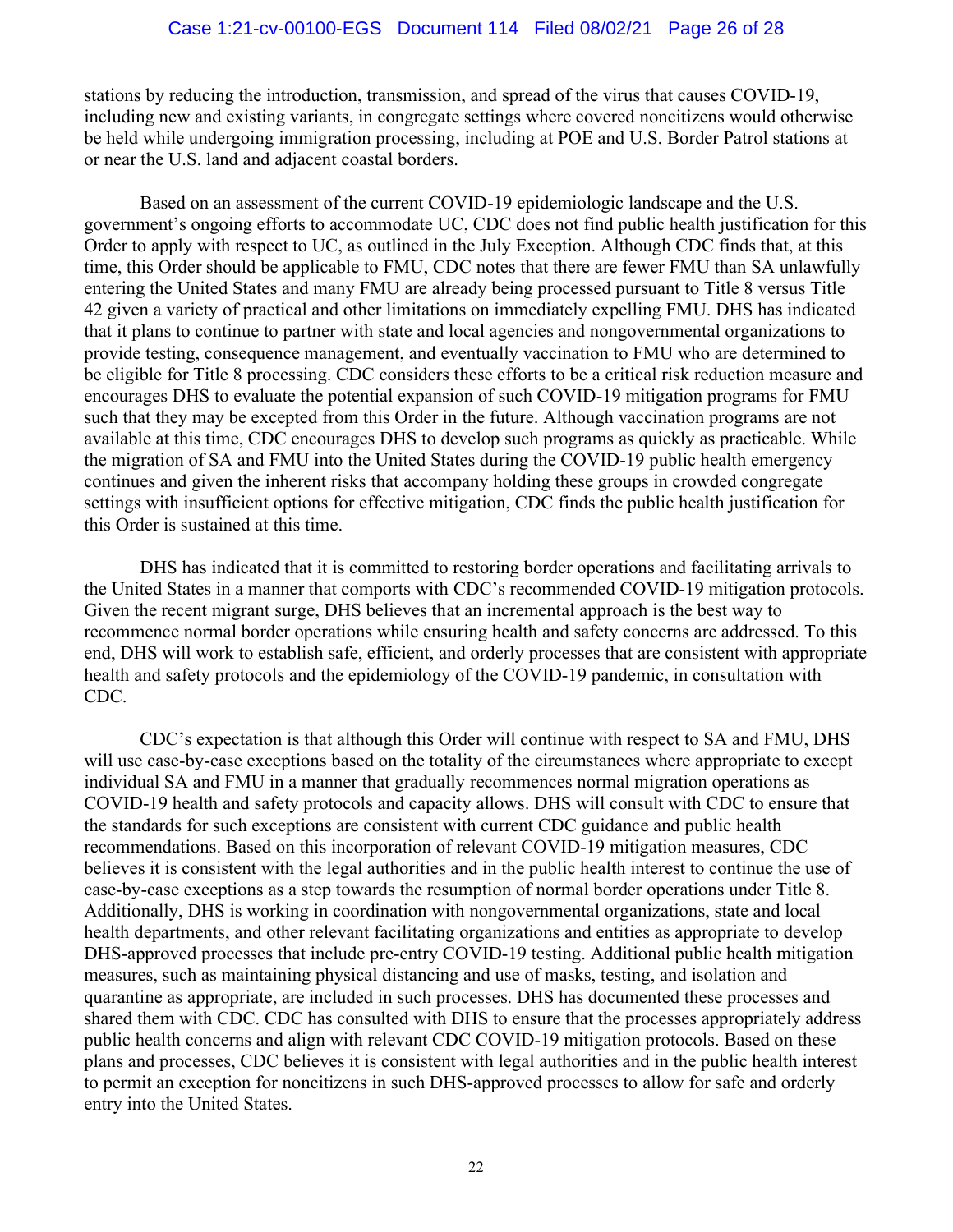# A. Covered Noncitizens

This Order applies to persons traveling from Canada or Mexico (regardless of their country of origin) who would otherwise be introduced into a congregate setting in a POE or U.S. Border Patrol station at or near the U.S. land and adjacent coastal borders subject to certain exceptions detailed below; this includes noncitizens who do not have proper travel documents, noncitizens whose entry is otherwise contrary to law, and noncitizens who are apprehended at or near the border seeking to unlawfully enter the United States between POE. For purposes of this Order, I refer to persons covered by the Order as "covered noncitizens."

# B. Exceptions

This Order does not apply to the following:

- U.S. citizens, U.S. nationals, and lawful permanent residents;<sup>104</sup>
- Members of the armed forces of the United States and associated personnel, U.S. government employees or contractors on orders abroad, or their accompanying family members who are on their orders or are members of their household, subject to required assurances; <sup>105</sup>
- Noncitizens who hold valid travel documents and arrive at a POE:
- Noncitizens in the visa waiver program who are not otherwise subject to travel restrictions and arrive at a POE;
- Unaccompanied Noncitizen Children: 106
- Noncitizens who would otherwise be subject to this Order, who are permitted to enter the U.S. as part of a DHS-approved process, where the process approved by DHS has been documented and shared with CDC, and includes appropriate COVID-19 mitigation protocols, per CDC guidance; and
- Persons whom customs officers determine, with approval from a supervisor, should be excepted from this Order based on the totality of the circumstances, including consideration of significant law enforcement, officer and public safety, humanitarian, and public health interests. DHS will consult with CDC regarding the standards for such exceptions to help ensure consistency with current CDC guidance and public health recommendations.

# C. APA, Review, and Termination

This Order shall be immediately effective. I consulted with DHS and other federal departments as needed before I issued this Order and requested that DHS continue to aid in the enforcement of this Order because CDC does not have the capability, resources, or personnel needed to do so. <sup>107</sup> As part of the consultation, DHS developed operational plans for implementing this Order. CDC has reviewed these plans and finds them to be consistent with the language of this Order directing that covered noncitizens spend as little time in congregate settings as practicable under the circumstances. In my view, DHS's assistance with implementing the Order is necessary, as CDC's other public health tools

<sup>104</sup> 42 CFR 71.40(f).

 $105$  42 CFR 71.40(e)(1) and (3).

<sup>&</sup>lt;sup>106</sup> As excepted pursuant to the Public Health Determination Regarding an Exception for Unaccompanied Noncitizen Children from Order Suspending the Right to Introduce Certain Persons from Countries Where a Quarantinable Communicable Disease Exists. 86 Fed. Reg. 38717 (July 22, 2021).

<sup>107</sup> 42 U.S.C. § 268; 42 CFR 71.40(d).